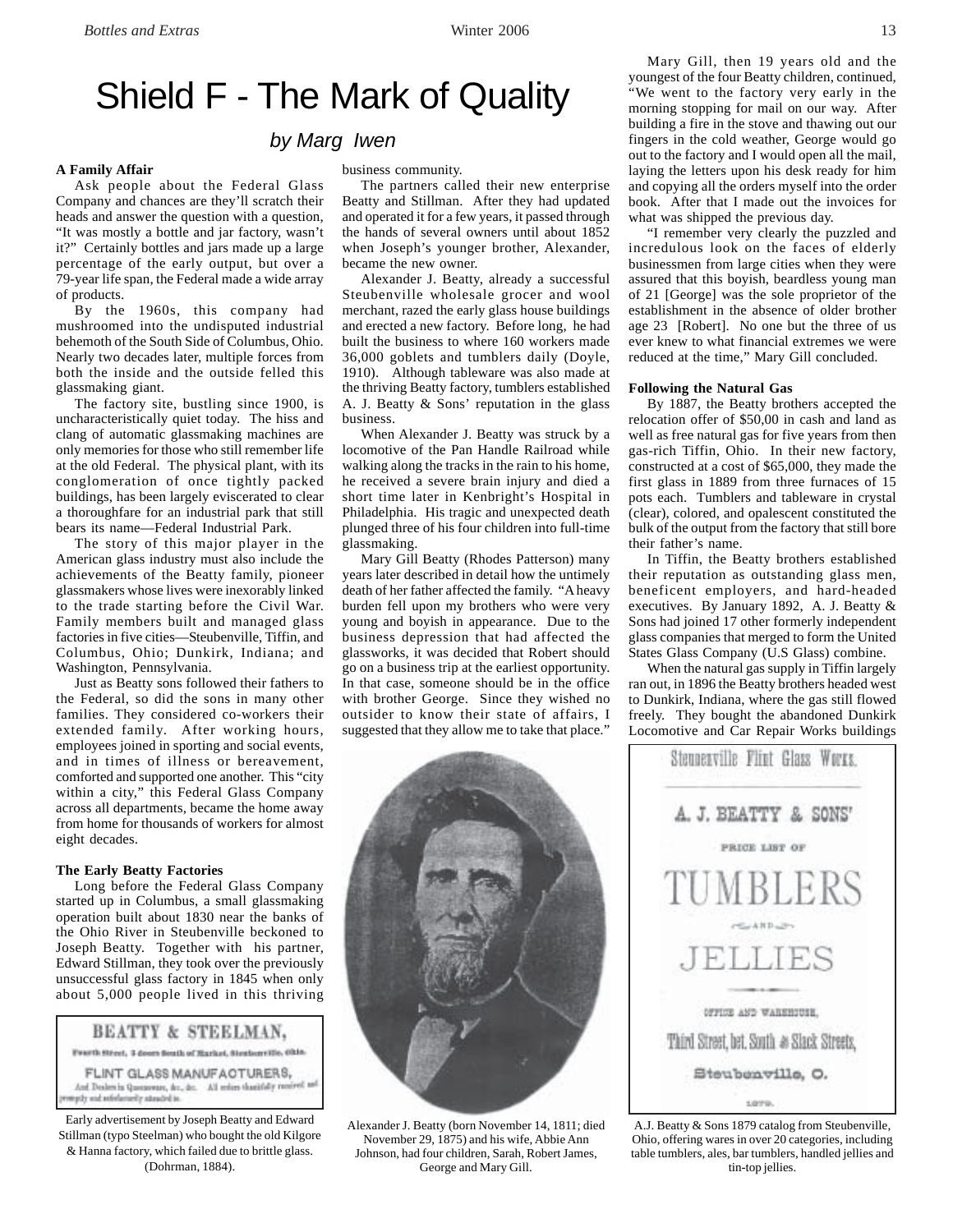and grounds, which due to lack of funding, never became operational. From two continuous tank furnaces instead of pot furnaces they began making tumblers, jellies, packers' goods, fruit jars, and tableware at the factory they named Beatty-Brady.

In October 1899, Beatty-Brady joined with 18 other glass factories to form the National Glass Company combine. About a year later, George Beatty sold out to the combine. Now free from the controlling combine management, he marshaled his considerable assets, including plans for a new glass factory, and set out for Columbus, Ohio. At 515 E. Innis Avenue on the South Side he intended to manufacture lowcost wares from glass melted in continuous tank furnaces and formed by automatic machinery.

# **Opened Under Foreign Charter**

The Federal was originally incorporated under the laws of West Virginia by five Washington, Pennsylvania, glass men: George Beatty, Robert James Beatty, Charles Neave Brady, James Kuntz, Jr., John W. Donnan, and attorney H. M. Hussel of Wheeling. State law required that a West Virginia lawyer be appointed and present at the incorporation proceedings. Kuntz was also the president and chief stockholder in the Mississinewa Gas Company, Marion, Indiana. Donnan had served previously on the Beatty-Brady board of directors.

The new company's first officers included George Beatty, president; James S. Bracken, vicepresident; William C. Bracken, secretary; and James Kuntz, Jr., treasurer. To cover the cost of new buildings and machinery, the initial amount of capital stock was increased from \$175,000 to \$275,000.

The West Virginia charter under which the company had operated for about four years was retired when the Federal was rechartered in Ohio on May 28, 1904. The Ohio corporation



No. 49<sup>1</sup>/<sub>2</sub> Eng. 136 Manufacturers of Tumblers, Beer Mugs and Fine Tableware. The largest line of Blown Tumblers, Plain, Cut, Handled, Etched and Engraved in the market.

A.J. Beatty & Sons Tiffin, Ohio, advertisement. Engraving cost 15 cents a dozen, or \$3.00 for letter monogram (*China, Glass and Lamps* [*CGL*], April 29, 1881).



By 1896, George Beatty was making tableware, such as this sugar and butter, from continuous tank furnaces. No. 106 is now known as Spiralled Triangle (*CGL*, March 31, 1899).

purchased the West Virginia corporation for \$245,000 and assumed all unpaid obligations. Incorporators included George and Robert James Beatty, James S. Bracken, George T. Everett, and George W. Davis. The capital stock of \$250,000 was divided into 2,500 shares of \$100 each.

#### **There is a Beginning . . .**

Ground was broken for the new factory on June 1, 1900. Two Columbus contractors, William E. W. Cherry and D. W. McGrath, secured the contract for the two-story office building, mold shop, mixing room, finishing room, and a galvanized (zinc-plated sheet steel over a wood frame) structure for the engine room. Herman Laub of Pittsburgh won the contract for the factory buildings.

James Cuthbert, Sr., a life-long Federal employee originally hired at Tiffin, reported that George Beatty had rented an old stove works in Tiffin where "gathering-blowing machines, wire and gas cut-off machines, grinding machines and melting machines" were built. When the first Federal buildings neared completion, George Beatty shipped these machines to Columbus on December 17, 1900. He had successfully patented several of them.

By the end of the following year, the Federal had acquired 17 acres of "...ground as level as a floor"(*China, Glass and Lamps* [*CGL]* , November 7, 1901). The factory site was bounded by Woodrow Avenue on the north, Ann Street, Innis Avenue, and Wager Street on the west, and Marion Road on the south. "If the size of the factory and thorough equipment are any criterion, they will be one of the largest producers of tumblers in the U. S. once they get into full operation," declared *CGL*.

### **Federal Rises in the Outback**

At the turn of the century, the area surrounding the budding Federal, mostly located in the Township of Marion, Franklin County, lay largely unimproved. Many residents planted their gardens near the factory at Woodrow and Parsons Avenues; corn fields abounded south of Innis Avenue.

"There was a baseball park on Jenkins Avenue east of Parsons which gave the saloons the business, then there were these signs, going out of town 'Last Chance' and coming into town

'First Chance,' according to Cuthbert. Columbus numbered about 125,000 residents in 1900.

When the Federal started up, Innis and Parsons Avenues were nothing but dirt roads. Helen Everett Fisher (daughter of George T. Everett, a Beatty faithful who was the plant manager at Dunkirk and a Federal stockholder as well as a factory supervisor) recalled that workers going to and from work often became mired in mud. Out of necessity, an early construction project entailed building a sidewalk of planks measuring eight feet long, four inches wide, and two inches thick, running from Parsons Avenue to the factory. Soon after, workers erected an eight-foot-high board fence around the factory buildings, a common practice among factories running non-union.

Fisher recalled that "After Parsons Avenue was paved we always knew when it was 8 o'clock because Mr. W. C. Bracken would pass in his black Packard, then Mr. Jim Bracken would pass in the same kind of car. Later Mr. George Beatty passed in a great White steamer [a steam-powered automobile built by the White Company from 1900 - 1911]."



George Beatty, Federal's founder and first president.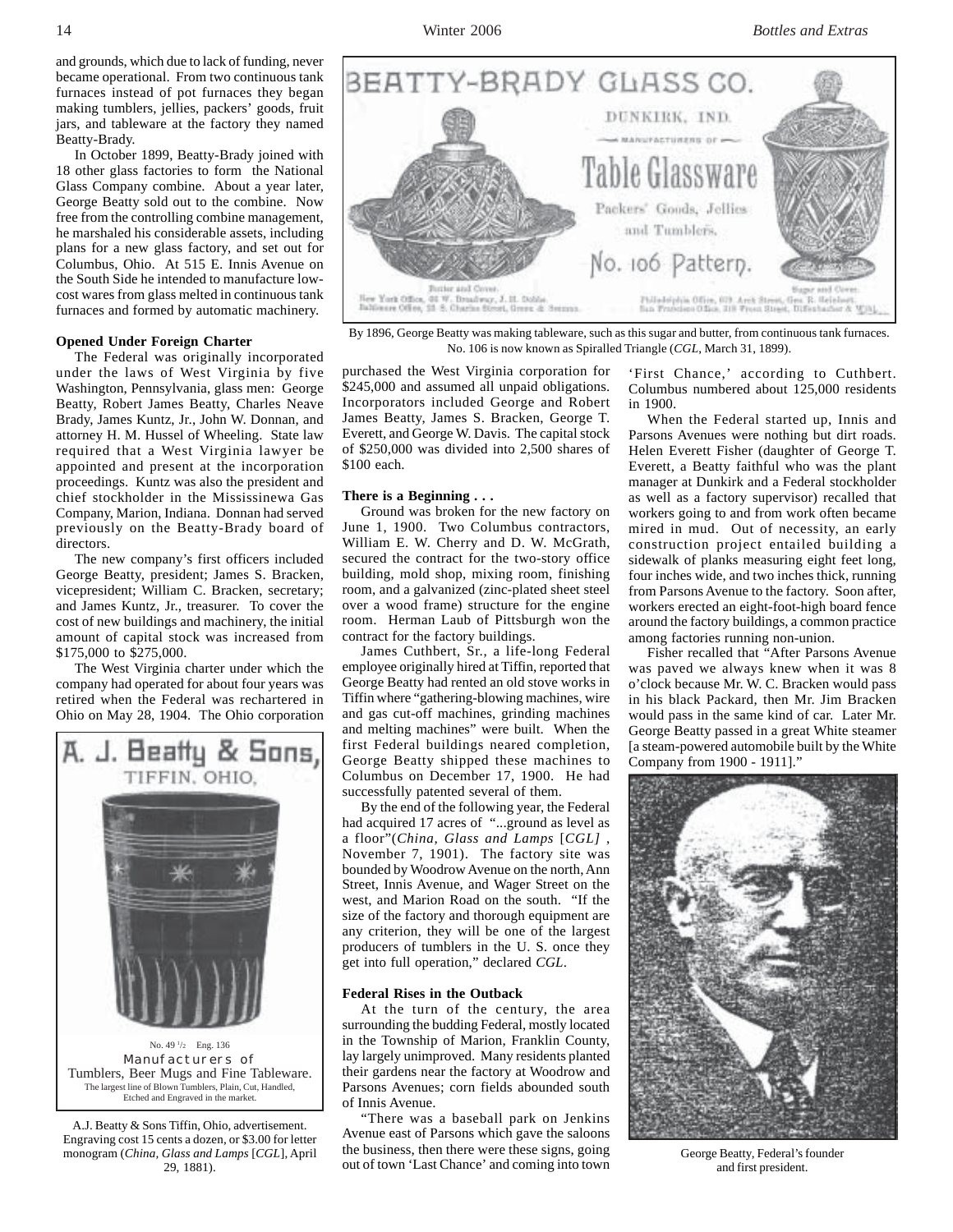### *Bottles and Extras* 15

According to Fisher, "People in the South End could always set their clocks by the Federal whistles. Factory people started to work about six in the morning. The noon whistle blew at 11:30 a.m. At 12:15 p.m. the first whistle blew and promptly at 12:30 p.m. the second whistle blew, and that meant everyone had to be there on the job. During the early months of operation, the night shift began at 5:30 p.m. and ended at 6 a.m. with a lunch hour at midnight."

Fisher confided that her father "...felt close to the people who worked for him and all their family woes were his. He often told about having to paddle this boy or that one, having caught him smoking cigarettes." She continued, "Also he had a lot of trouble during the hot weather because the men drank too much of the ice-cold well water which constantly gushed from an open pipe in the factory. For this reason, he made them all eat salt."

Her father presumed he had assembled a complete first aid kit. He kept it supplied with cheese cloth bandages—which she cut, rolled, and wrapped in newspaper. "He also always kept on hand a box of baking soda, a bottle of turpentine to use for cuts, and of course, the salt," Fisher added.

"I recall how often Mabel [Fisher's sister and first stenographer] took me with her to the office on Saturday and I was permitted to walk quietly up and down the little iron stairway which is still there (1951) but was allowed to speak to no one unless Mr. [George] Beatty spoke to me first." She was amused that students from Ohio State University who toured the plant during summer vacation aggravated George Everett by taking notes and asking "darn fool" questions.

President George Beatty and Vice president James S. Bracken established their first offices in an old tollgate house located at Parsons and Innis Avenues while the two-story office building was being built (a buff brick structure which later became the central core of the new office building).

James Cuthbert and the other workers who arrived in Columbus on Thursday, December 20, 1900, were met at the car line which terminated at Innis Avenue by George Davis (stockholder and incorporator under the West Virginia charter, and later Federal mold shop foreman). He took them to Henry "Hen" Reeb's for dinner. "First good thing we had to say for Columbus," remarked Cuthbert.

"Later Mr. George Beatty met us at the office door and showed us through the plant, and asked if we wanted to go to work then or start in the morning. One of the boys being superstitious said it was bad luck to start on Friday, so he went to work," Cuthbert reported. Apparently it was a long-held belief among glassmen that starting to work on Friday, but not working that day as part of a normal shift, was unlucky.

A critical housing shortage prevailed in Columbus around 1900. The Beatty brothers had already dealt with a similar shortage when workers moved with the factory from Steubenville to Tiffin. Now, in this place, they had to find housing, preferably on the South Side, for the immigrants who arrived from Belgium, Czechoslovakia, Germany, and Ireland, as well as for the regional workers who came from Pittsburgh and the lower Ohio Valley.

The first cohort of workers, while searching for room and board, discovered they would have to live two to a room, use kerosene lamps for light, bathe in a wash tub, and make do without running water or sewer. Most of them boarded at "Hen" Reeb's on Reeb Avenue where Cuthbert reported the meals to be "extra good."

#### **Tumblers and Jellies First Output**

The No. 1 continuous tank furnace was built in 1901; No. 2 furnace was added the following year. A third tank furnace was fired in 1905. At various times in its history, the Federal worked from one to six tank furnaces. It may have been the first U.S. factory to make hand blown wares from glass melted in a continuous tank furnace.

James Means Beatty, the son of Robert James Beatty, briefly described the structure and operation of a typical continuous tank furnace at the Federal, built of clay blocks 12 inches thick. The melting end, charged with the batch, averaged approximately 27 feet by 16 feet. The depth of the molten glass in the melting end equalled 42 inches.

From the melting end the molten glass passed through a 24-inch-square aperture located at the base of the tank furnace into the smaller working end. The act of passing through this "hole" allowed "seeds" or small bubbles and other impurities to rise to the top. The smaller working end of the tank furnace was rounded to permit more even spacing of the delivery spouts that carried molten glass to the forming machines.

Although American glass factories were slow to accept the tank furnace, once they recognized its fuel efficiency and need for fewer workers, it became the standard for the industry. By 1919, nearly 600 tank furnaces operated in U.S. glass factories, compared with about 200 when George Beatty installed them at the Federal (Scoville, 1948).

The No. 630 tumbler was the first blown ware made in the No. 1 plant (blow factory) in February 1901. An early advertisement, among the Federal's first in trade papers, listed blown tumblers, plain and engraved (*China, Glassware, and Pottery Reporter [CGPR]*, August 1901). The same issue noted "...a catalog of tumblers and price list will be sent on request to the Federal Glass Company." The *CGPR*, December 1902, stated that the "latest catalog sent out by Federal ...has the latest shapes in tumblers and stemware, plain and engraved styles."

The first press, driven by steam, turned out  $1/3$ - and  $1/2$ -pint round bottom jelly tumblers. The first pressed tumblers belonged to the No. 200 line, and included No. 201 with a star in the bottom, No. 202 with a horseshoe in the bottom, and No. 226 with an engraved band three-fourths of an inch from the top. During the early days, the company shipped all tumblers in excelsior-filled barrels made in the cooper shop. Packers' goods left the factory in wooden reshipping crates assembled in the same building as the barrels.

Fisher recalled that fruit jars (both pints and quarts) constituted the main output of Factory No. 2, supervised by her dad. According to

Robert James Beatty, Federal's co-founder and chief financier (photo courtesy of Patricia Patterson Allen).

James Means Beatty, son of Robert James Beatty, and Federal's second president.

Edmund A. Donnan, Sr., Federal's third and longest-serving president (photo courtesy of Russ Hughes).



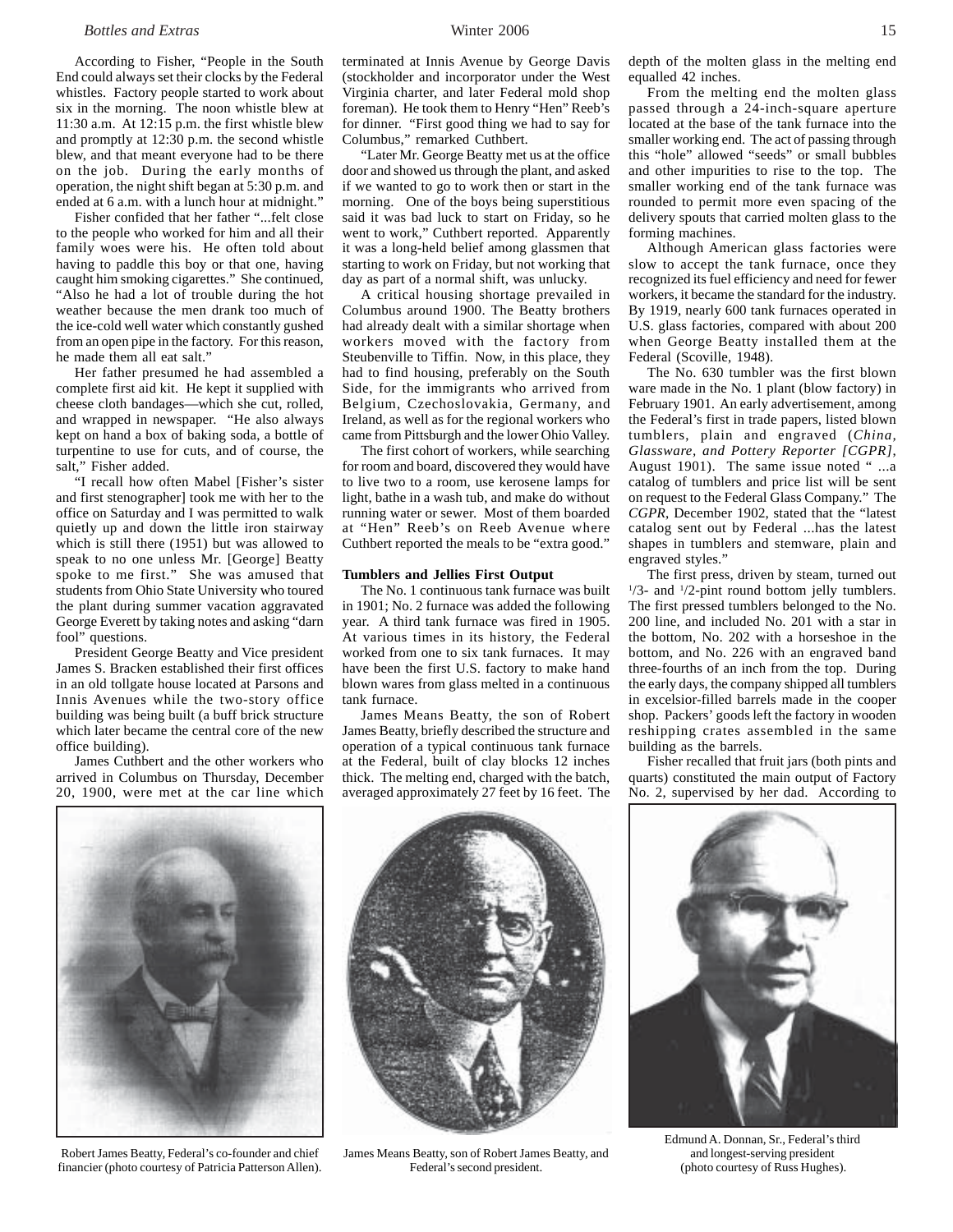Fisher, her mother often called the factory telephone number, Ma. 2404, during the canning season and requested that a boy deliver a couple of dozen fruit jars. "In those days no one ever thought of paying for ware," she confessed.

#### **Residual Litigation Rankles**

When the Dunkirk plant sold to the National combine in 1899, George Beatty allegedly entered into a contract stating he would not manufacture pressed tableware for five years (*CGL*, February 15, 1902). (Other references include jellies and tumblers as well as tableware.) Based upon this condition, he received an all-cash settlement rather than part stock and part cash for his plant.

The National Glass Company, with headquarters in Pittsburgh, filed suit in U.S. District Court in Columbus in 1902 to restrain Beatty from manufacturing tableware in violation of the contract alleged to have been entered into between Beatty and the National in 1899 (*CGL*, October 4, 1902). However, Federal made the first tableware in 1906 beyond the time limitation allegedly specified in the contract.

The National Glass Company, poorly managed and already faltering shortly after the individual factories merged, possessed limited resources to devote to this suit, falling into receivership by 1907. The outcome of the suit remains unknown; it may have been dropped or settled out of court.

#### **Fuel Shortage—Well, Well, Well**

The faltering supply of natural gas as early as 1902 prompted the Federal to build a gas producer plant to make gas from coal a year earlier than George Beatty had planned. Throughout the Federal's primordium, growth, and maturation, the natural gas supply would ebb and flow, a phenomenon dreaded but well understood by those who chose to make glass for a living.

In his 1906 report to the stockholders, George Beatty warned that the gas company which had supplied natural gas to the factory would probably increase the price by at least 20 percent. The supplier further notified that

the existing contract would be valid for only a year at a time. More unsettling still, the supplier gave preference to residential customers, threatening to take the Federal off line before private customers suffered a shortage.

Given the tentative natural gas situation, the board of directors decided to search for an independent fuel supply. Together with the Buckeye Steel Castings Company (a Columbus foundry specializing in castings for the railroad), the Federal leased 8,000 acres in Licking County, Ohio, to drill for natural gas. The first well turned out to be a dry hole. Well No. 2 showed some promise, but not enough to warrant pumping. Well No. 3 was a total failure. Well No. 4 also showed promise, but the Federal directors decided to halt speculation until it produced enough natural gas and oil to justify further investment. Sadly, the entire drilling operation was a bust, and in 1907 George Beatty told the stockholders the Federal had resumed making producer gas from coal.

The neighborhood housewives as well as George Beatty would have preferred a cleanerburning fuel supply. The early gas producers were not only inefficient, but also notoriously polluting. The soot buildup, cleared by a weekly "blow out" or "burn out," settled an oily black film over everything in the vicinity. Imagine the housewives' dismay when the blow out and hanging wash out took place on the same day.

#### **Federal Displays its Wares**

The Federal showed its wares at least as early as the January 1905 Glass and Pottery Exhibition in Pittsburgh. James Means Beatty, previously seasoned by 18 months of selling glassware for the U.S. Glass, staffed the first one-room display at the Hotel Henry.

A year later he was joined by Julius (Jule) Braun, an experienced glass salesman often dubbed "jovial" or "jolly" by the trade paper reporters who covered the show. By 1907, in two rooms at the Fort Pitt Hotel, pressed tableware occupied a prominent place in the Federal display. Included were imitation-cut tableware (No. 1910 line) and plain ware (No. 140 line) as well as blown tumblers, sodas, nappies, and packers' wares (*CGL*, January 12, 1907).



An early Federal advertisement announcing its wares to the trade (*CGL*, October 19, 1901). holding slightly over 50 percent of the stock.



(October 1914 catalog).

The 1908 display included a plain line (No. 140), a grape line (No. 507), and a vine or wreath line (No. 508) as well as the limitationcut line (No. 1910). The display also featured jugs (pitchers), molasses cans, bar goods, and berry sets (*CGL,* January 18, 1908).

Judging from trade paper commentary, sales of Federal glass were keeping the representatives hopping. "It took longer to see Mr. Beatty than it does to see J. P. Morgan," said the *CGL* reporter in the January 25, 1908, issue. "But," he continued, "Mr. Beatty ought to have buyers and ought to sell glass because he has stuff that is salable. The 'lightness' and 'brightness' of it are distinctive. Mr. Beatty does not know when he will get away. Certainly not while buyers are keeping him as busy as they are now."

In subsequent years, displays included tableware patterns originally made by other companies, notably Kokomo/Jenkins, U.S. Glass, and possibly Indiana Tumbler and Goblet. After the initial run, or slow sales, many companies sold the molds to companies such as the Federal, which made the glass more cheaply from tank glass than other companies could make it from pot glass. This may help explain some of the variation in quality found between items of the same pattern.

Morris G. Woodhull, husband of Robert James Beatty's daughter Emma, assisted Braun with the 1910 display. By the 1920s, U. L. Conway appeared for the Federal, which continued to participate in various trade shows at least into the mid-1950s.

#### **Financial Picture Looks Rosy**

In spite of growing pains punctuated by cutthroat competitors and vacillating fuel supplies, the Federal made money. The Beattys remained the principal stockholders in the early years,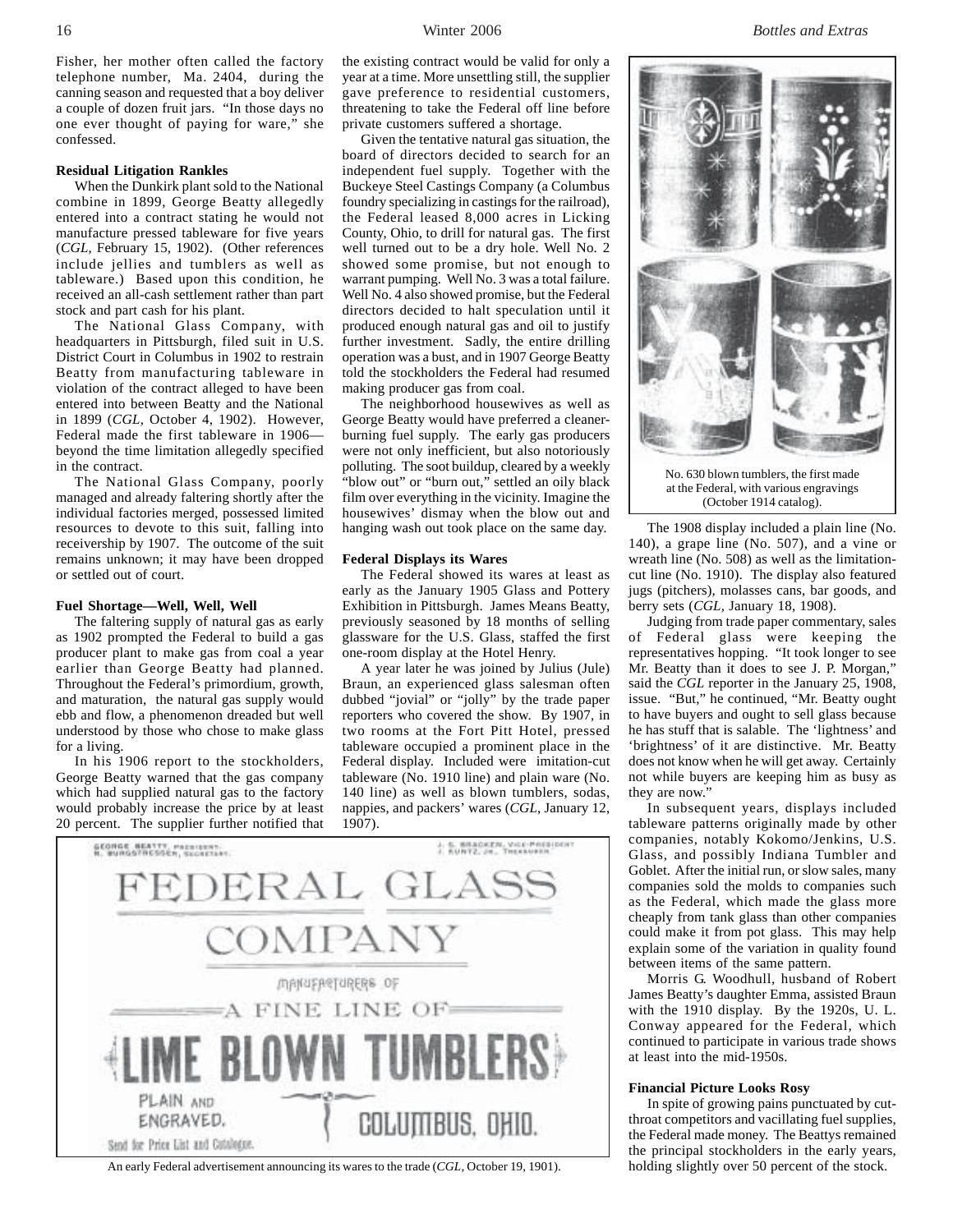### *Bottles and Extras* 17

In 1903, the company reported \$338,651 in total sales. By 1904, sales had increased to \$492,193 and rose to \$652,133 during 1905. George Beatty gave no exact sales figures in 1906, but in his annual report he stated that sales had not increased much over 1905. In 1907, he said only that sales had "largely increased over the previous year."

The company officers received a salary increase in late 1911. President George Beatty's base salary rose from \$8,000 per year to \$13,625. Vice president James S. Bracken realized an increase from a base of \$6,000 to \$10,015. Secretary James Means Beatty saw his salary increase from \$6,000 to \$9,705, and Treasurer William C. Bracken's salary went from \$4,000 to \$7,205. If it's true that salaries double about every 10 years, these officials could have become wealthy men.

At the end of the first decade, the Federal property supported at least 45 structures, ranging in size from the individual factory buildings which housed the continuous tank



Advertisement in the 1907 *Thomas Wholesale Grocery and Kindred Trades Register* (courtesy of Bracken Library, Ball State University, Muncie, Ind.).

furnaces and lehrs to the smaller buildings such as sand bins and hay storage sheds. Each building was numbered for easy identification. The American Appraisal Company, Milwaukee, Wisconsin, valued the company at \$410,959, of which \$355,580 was covered by insurance.

#### **The Hercules Is Born**

Based upon successful operation of the factory for a decade, officials saw the wisdom of creating a subsidiary to fabricate shipping containers. Such a move, they reasoned, could help alleviate problems previously encountered with paperboard suppliers.

When he spoke to the Federal stockholders in August 1911, President George Beatty said, "We have added a corrugating and paper box manufacturing plant, wherewith we are able to make all of our paper boxes and corrugated fillers for our wooden reshipping cases that are so largely used now by the packing trade." He called the subsidiary the Hercules Box Company. In later years, it would mark containers with the "Shield H."

 President Beatty felt that building a box plant benefitted the Federal enormously because in the past the company " ...had to purchase paper from manufacturers and have had to be entirely at their mercy as to the time of delivery, and in many instances have lost customers or had unpleasant contentions through this delay, and we expect as well to furnish these boxes on a cheaper basis than we can now buy them from the outside manufacturers." Moreover, wrapping glassware in tissue paper and carefully nesting it in excelsior-filled barrels had become outmoded as well as more costly.

In 1912, the Federal improved its machinery when the company purchased the rights to the Miller Semi-automatic Press from Edward Miller, owner of the Miller Machine & Mould Works, Columbus (mechanical patent No. 787, 050 granted December 6, 1904). The semiautomatic-machine replaced some, but not all, workers in a shop. One Miller machine increased pressed ware production from one article per minute to 20 articles, and later to 35 articles per minute. Earlier Miller had collaborated with Robert James Beatty on glass making machinery in Tiffin, Ohio, and Washington, Pennsylvania.

#### **Strike Number One**

On July 17, 1913, the Federal suffered its first strike when Local No. 122 of the American Flint Glass Workers Union (AFGWU) sought recognition following months of agitating. As a result of the strike, the factory shut down the operating departments, but later advertised for help that would work non-union. Many from the Pittsburgh area answered the call, only to be taunted by strikers who called them "scabs."

These workers were housed in barracks erected on the Marion Road site that later became the Hercules Box Company office, and fed at the company commissary. Some worked in production but output was minimal. Others installed new machinery, repaired existing machines, or made improvements to the facility. The plant resumed limited production in the fall of 1914, and continued operating non-union as it had before the strike occurred.



No. 140 Ware (plain ware) four-piece set, berry bowls, tumbler and jug (1914 catalog from Klopp, 1982, with permission from David Richardson, *The Glass Press*, Marietta, Ohio).



No. 1910 line imitation-cut tableware comprising some 30 forms (1914 catalog from Klopp, 1982, with permission from David Richardson, *The Glass Press*, Marietta, Ohio).



No, 507 line, Federal's Grape, has shapes identical to No. 508, Federal's Vine. Glass may have a slightly cloudy, grayish cast. (1914 catalog from Klopp, 1982, with permission from David Richardson, *The Glass Press*, Marietta, Ohio).



No. 508 line, Federal's Vine tableware with pattern on the inside of the form pressed with design on the plunger. (1914 catalog from Klopp, 1982, with permission from David Richardson, *The Glass Press*, Marietta, Ohio).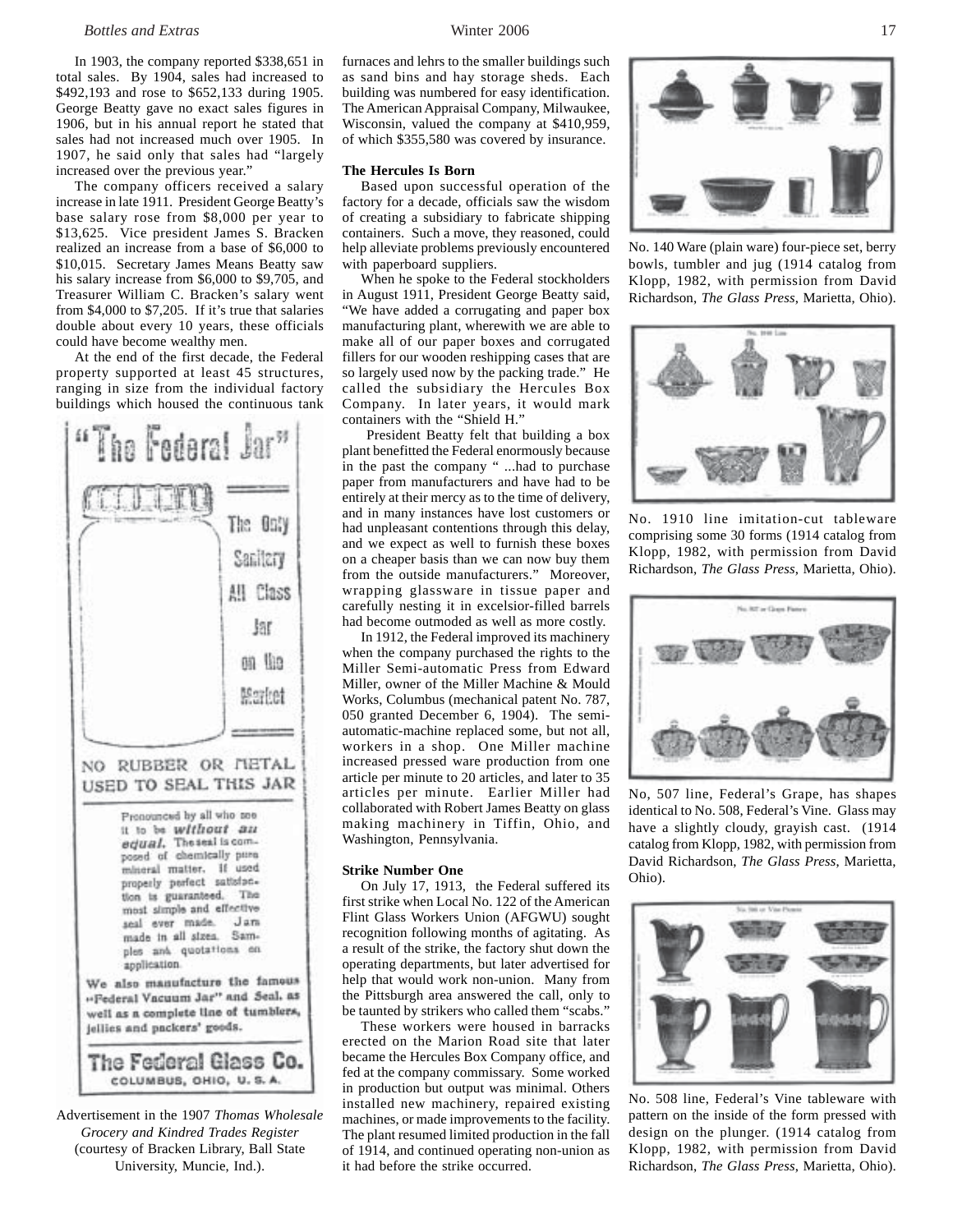

Tumbler and jug sets. Top row: Peacock Feather, Kansas. Bottom row: Cannonball Pinwheel (Caledonia), Boxed Star. (1914 catalog from Klopp, 1982, with permission from David Richardson, *The Glass Press*, Marietta, Ohio).



Federal's packaging glass, ca. 1914. Left: Dewdrop and Raindrop sherbet (also Kokomo/ Jenkins, 1901); Center: Stippled Arrow toy mug; right: Ribbed Leaves variant mug (Patricia Klar photo).



Packers jelly tumblers (top row) and table tumblers (bottom row) in Federal's Grape, Boxed Star, No. 102 and Austrian (1913 catalog from Klopp, 1983, with permission from David Richardson, *The Glass Press*, Marietta, Ohio).



Wabash toy sets. Top row: Fish set with Federal Vine border. Bottom row: Grape stein set and Tulip and Honeycomb forms (1914 catalog from Klopp, 1982, with permission from David Richardson, *The Glass Press*, Marietta, Ohio).

Fisher reflected on the Federal's first labor uprising: "It seemed that when the strike started, none of the men wanted to strike. Up to that time we had been a contented family. The men all felt they were making 'big money,' especially the blowers, who sometimes made as much as fifty dollars weekly. I vividly recall my special hatred for the union organizer by the name of Joe O'Malley, who was aided in his efforts by Ed Zimpher [Edward S. Zimmer], who went by the nickname of 'Liver.' These two men, to my notion, were hardly human."

During the mid-summer strike, the mold shop operated with only a few men, one of whom was John Moeller. He suffered severe burns when a freshly-filled gasoline torch he was carrying exploded, enveloping him in flames.

Fisher detailed the events following the explosion: "We saw the No. 14 fire department rushing over to the factory and everyone ...jumped to the conclusion that the strikers had set fire to the plant. However, in a few minutes, Cook's Ambulance came rushing down Parsons headed for the factory. Someone came running over to the mother of John Moeller. ...and told her that John had been burned. As the ambulance passed, John's mother said, 'My boy can't be badly burned or he would not be sitting up.'

"John Moeller died two days later at Grant Hospital. On the day of his funeral, all the strikers, union organizers, non-strikers, in fact everyone in the South End joined the funeral procession to the Lutheran Church on Reeb Avenue," reported Fisher. The plant remained closed that day in honor of John Moeller.

Fisher continued, "The only violent incident of the strike, which I believe lasted about two years, took place opposite our home on Parsons Avenue. Two strikers attacked a man who worked for my father and a short scuffle ensued. I told my father about it and he reported it to Mr. Jim [James Means] Beatty. The next day Mr. Beatty came to our home to get my version of the story.

"As my father so frequently predicted the factory never seemed the same to him after the strike ended. The men he knew so well were replaced, for the most part, by machines and many of them have never worked in a glass plant since."

#### **George Beatty Reflects on Strike**

President George Beatty elaborated on the strike in his August 1915 report to the stockholders: "Gentlemen: We have just finished two years' business which was largely interrupted by our strike and the hostilities of union labor that have pursued us ever since July 17, 1913. At that time, we were midway through a year's business that seemed destined to be the most prosperous in the history of our company. We had a fine working force of skilled men, our books full of orders for immediate and future shipment and everything favorable for a satisfactory year's run.

"The going out of our entire work force, of course, completely upset our manufacturing business and while we were able to get some assistance from outside manufacturers in filling our orders, it did not amount to a great deal

18 Winter 2006 *Bottles and Extras*



Scarce Wabash toy ice cream set, 1914, with Federal Vine pattern border on large center plate (Patricia Klar photo).



Twisted Optic machine-blown packers' ware goblet. Design patent granted to George S. Dunbar, July 2, 1929 (*CGL*, June 11, 1928).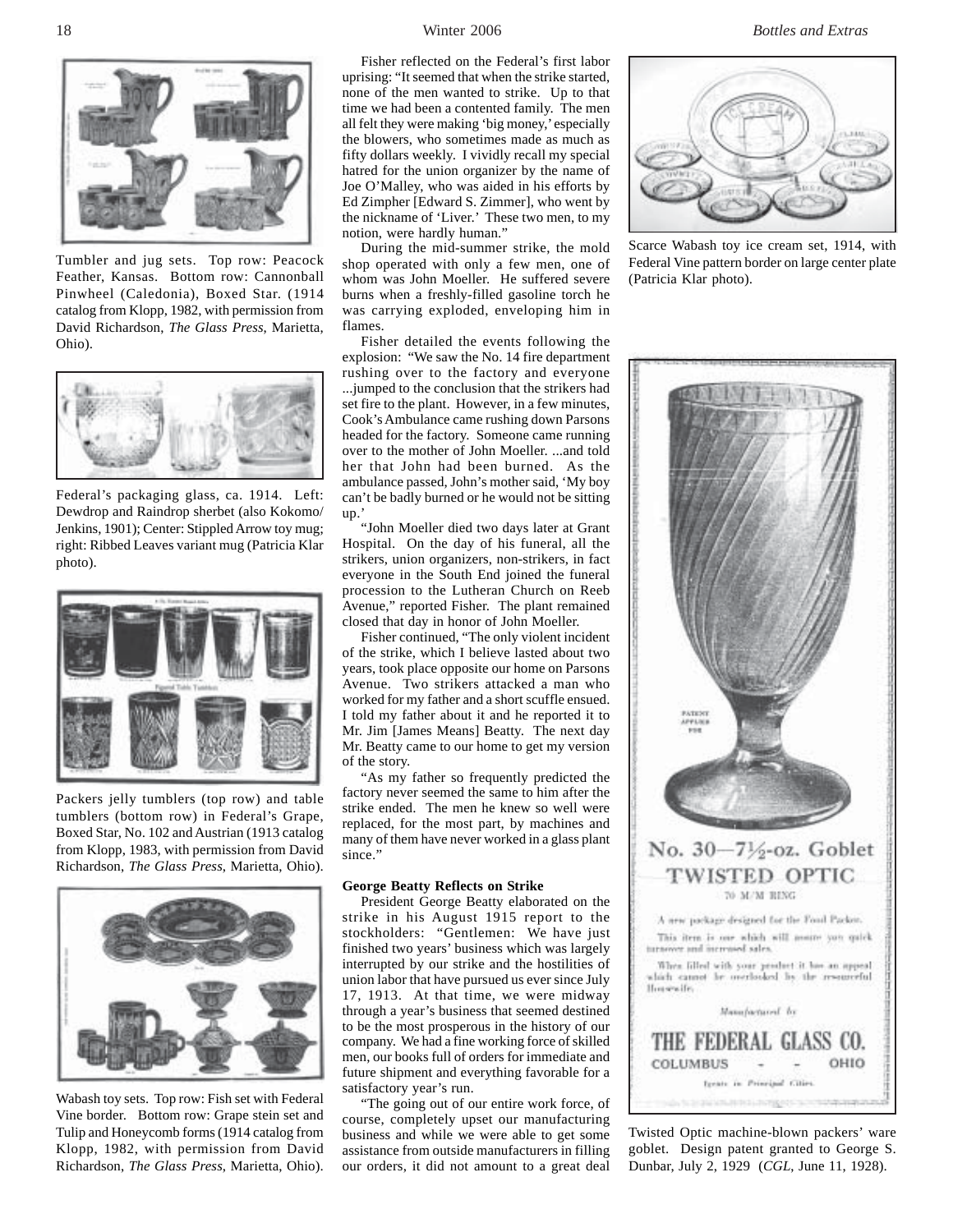### *Bottles and Extras* 19



Corded Optic machine-blown table tumbler. Design patent granted to George S. Dunbar, July 2, 1929 (*CGL*, February 27, 1928).



Triple-lipped cooking cup patented by Dr. Samuel R. Scholes and George S. Dunbar, June 25, 1929. Made in crystal, amber and green. Pouring lips were shaped in the hand shop with a special tool (John Schoessow photo)



Depression-era mold-etched pattern Georgian (Lovebirds) sugar and creamer, made in green from 1931-1936



Depression-era pattern Diana demitasse cup and saucer, made 1937-1941, named by Gunter H. Kuse, marketing vicepresident, after his daughter, Diana (Patricia Klar photo).

and it seemed that the majority of them seized the opportunity to dump a lot of inferior goods on us, on which we had to make allowances to our customers before we could get them to retain the goods.

"We were able, after a long struggle, to get our factory full of workmen again, but there is a great difference between having a factory full of skilled workmen accustomed to the business we have always done and filling their places with new material that are either green to the trade entirely, or in any event green to our methods and machinery. It took a great number of months to get a production again that would cover our heavy expense, which was very much greater during the strike and for some time subsequent to it, than ever before," said Beatty.

He concluded his report with the following summary on labor relations: "The past two years have been the most unsatisfactory to the management of the company ...and we trust that there will be no further labor trouble in this line for many years to come. It is our opinion that our help have learned a lesson that they will not soon forget." (And labor relations did remain peaceful for some 30 years. The strikes that occured in the 1940s were less detrimental and of much shorter duration.)

The weather as well as the labor force appeared to have turned against the company. That August, George Beatty also told the stockholders "The summer of 1915 was the coldest and dampest for many years. As a result, blown tumblers which sold best in hot dry weather sold only slowly."

Further, the Macbeth-Evans Company, Pittsburgh and Marion, Indiana, could make blown tumblers on the end of lamp chimneys, but made only those that corresponded to the No. 0, No. 1, and No. 2 chimneys. (The Marion plant had become the largest lamp chimneyproducing plant in the world by 1892-93, capable of blowing 12 million chimneys a year.)

In what would be his last August annual report before his death from heart and kidney failure in October 1916, the 62-year-old George Beatty spoke plainly regarding activities of union organizers: "We are still annoyed by union agitators, who are constantly endeavoring to get hold of our employees, and it as been necessary ...to discharge workmen ...on account of their union affiliation." He concluded that "...the interests of the company are much better served by continuing in operation as a non-union plant rather than submitting to the dictation of an irresponsible body of workmen."

### **Enter the Gob Feeder**

How to automatically transfer molten glass from the continuous tank furnaces to the automatic blowing and pressing machines baffled the best minds in the business for years. Although the continuous tank furnace was invented in England, it was an American, Homer Brooke of New Jersey, who invented the first truly workable automatic feeder made practical by the automatic forming machines.

Simply described, a gob feeder consists of a trough or spout leading from the working end of a continuous tank furnace to an area above the automatic forming machines. As the molten glass flows down the spout, automatic shears

cut the stream into gobs of the right size and shape, which then drop into a mold on the forming machine.

As early as 1910, the Federal had used the Brooke feeder, but with limited success. In 1916, two Federal employees, Oliver M. Tucker and William A. Reeves, built an apparatus which fed uniform weights or gobs of molten glass into the automatic machines. James Means Beatty also worked on the feeder's development, later named the Tucker, Reeves, Beatty (TRB) gob feeder. Before his death, George Beatty deemed the TRB feeder superior to the Brooke device in making pressed tumblers, jelly glasses, fruit jars, and packers' wares.

In the early 1920s, the Hartford-Empire Company (formerly Hartford-Fairmount), Hartford, Connecticut, developed a gob feeder considered superior to the TRB feeder. In 1926, Hartford-Empire bought out four TRB patents. The following year, the Federal struck its first lease agreement with Hartford-Empire for one of its gob feeders and an annealing lehr. After 1940, the Federal replaced all of its TRB feeders with those made by Hartford-Empire, later Emhart Manufacturing.

#### **James Means Beatty Takes Charge**

Following the death of his uncle George in 1916, James Means Beatty resigned as the Federal secretary, after which the board of directors elected him president. Even as this newly elected 42-year-old came to office, he found himself at once faced with a nagging recurrent nightmare—the unreliable natural gas supply coupled with a non-enforceable gas contract.

James Means Beatty told the stockholders at the August 14, 1917, meeting that "At first, the loss of time due to the shortage of gas was limited to one or two days, at intervals, with longer periods of idleness. To sum it up in a few words, the result of the natural gas shortage amounted to practically five weeks total loss of production and at least five months of reduced output." He further emphasized that "...it was suicidal to place any dependence on a supply of natural gas."

The Federal hastily rehabilitated the old gas producer built in 1902 to provide fuel to the No. 1 factory. The Toledo & Ohio Central Railroad brought in coal at 70 cents a ton to make producer gas. From the rail siding, the coal was transported to the producer house by a large traveling crane. No. 2 factory was outfitted with an underground oil storage tank which held 300,000 gallons.

James Means Beatty confessed, "Being ...ignorant in the use of either of these fuels and being unable to secure competent men ...we had to operate as best we could and were greatly handicapped by the quality of coal we were able to buy and combustion problems with oil." He calculated that the new fuels cost \$75,000 more in five months than natural gas during the same period when natural gas cost 30 cents per thousand cubic feet.

To further alleviate the gas shortage, the Federal dismantled the old power plant that had run on natural gas in favor of one run by electricity. The used power plant equipment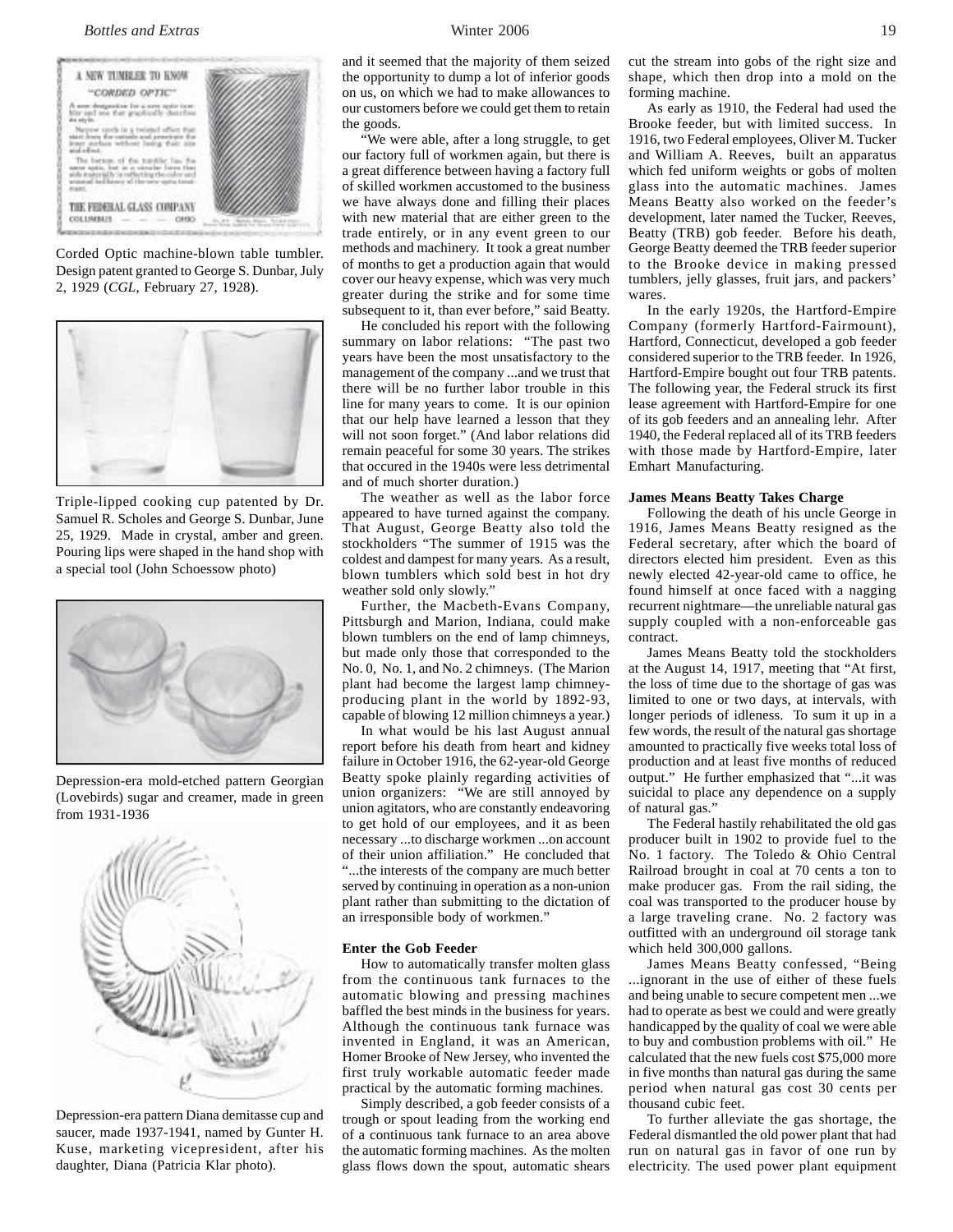sold for about the same amount the company paid for it originally.

A jubilant James Means Beatty further reported to the Federal stockholders in August 1917 that five years of discussion with competitors in the pressed tumbler, jelly tumbler, jar, and packer tumbler trade resulted in adopting standards for these lines. The capacity of individual items ranged from 2 ounces to 16 ounces with a difference of 1 ounce between each item.

Regarding this money-saving measure, he said: "We have ...for many years made hundreds of different designs and shapes to suit the whims and demands of the trade." Standardization meant fewer molds to make, repair, and store. An added benefit included warehousing a smaller inventory with fewer odds and ends of accumulated stock.

#### **The Federal Under JMB**

During the first year of the James Means Beatty presidency, the company issued a 15 percent dividend to its stockholders. The following year, capital stock was increased from \$250,000 to \$2, 500,000 divided into 25,000 shares of \$100 each. After the increase the Federal declared a stock dividend of three shares for one of the original stock. During the 1920s, Beatty family members continued to hold over 50 percent of the Federal stock.

That any growth at all occurred during the years of 1914-18 when World War I, the "War to end all wars," was being waged abroad spoke favorably for the managerial skill shown by those in charge. Shortages of raw materials, compounded by undependable freight delivery, interrupted normal production schedules. During the war, the federal government controlled railroad operations, setting priorities commensurate with aiding the war effort.

Workers of any kind, skilled or "green," were hard to get and harder to keep, demanding wages considered to be high for the times. "What a hurrah it caused when the first colored women took the places of boys in the factory, when the boys were called to World War I," Fisher wrote.

Labor organizers continued their relentless pressure to unionize the plant across all departments. The company sought to offset their activities by sending letters to workers' families enumerating company benefits and by sponsoring social events.

One of these events was a company-hosted picnic in 1923 to help promote better understanding between the employees in the various departments. Fisher described a Sunday outing to Sandusky, Ohio, on a train chartered by the company for all workers and their friends and relatives: "We met at Union Station about five in the morning and had a wonderful time up on the train and on the boat trip to Cedar Point. Returned that evening about midnight."

Fisher described a second social event planned for employees. "Another favorite included a moving picture of activities at the factory, beginning when the workers entered the watch house and continuing through the daily operation in every department. Homer Steele had charge of running the film at the old Sherman Picture Show located at Innis Avenue and Fourth Street. Homer provided a lot of laughs by speeding up the film at certain places, making it appear that the turning-out and carrying-in boys were walking at breakneck speed."

To improve the quality of its output, particularly the clarity, the Federal hired its first glass chemist, Mr. Adams, in 1920. After the hire, officials reported "consistently good glass." In 1923, Mr. Adams was replaced by Dr. Samuel R. Scholes, who in turn was succeeded by Walter J. Power in 1927. Scholes left the Federal to accept a professorship in the Department of Glass Technology, New York State College of Ceramics, Alfred.

Pivotal resignations from the board of directors took place in 1928. James S. Bracken, a director since 1904, resigned as did Morris G. Woodhull from his position as assistant secretary. These resignations created an opening on the board for Robert James (Bob) Beatty, the son of James Means Beatty and grandson of Robert James Beatty. He was elected to fill the vacancy created by Bracken's resignation, and also was named assistant secretary following Woodhull's resignation.

President James Means Beatty heartily endorsed these actions by the board, which paved the way for a fourth generation Beatty to work in Beatty-owned factories. He genuinely wanted his son to become familiar with the workings of the company "...to give him the opportunity of broadening his scope of training to fit him for responsibilities in the future."

#### **Colored and Crackle Glass Added**

At least as early as 1925, the company had begun to pioneer a process whereby colored glass as well as crystal (clear) could be made in continuous tank furnaces. Green was the first color made. Cuthbert reported that "green glass was melted in a U-tank [horseshoe-shaped] with one spout [automatic feeder] and one gathering hole." Thin blown tumblers were offered for sale in the 1927 catalog in a color the Federal called "Springtime Green."

Other thin blown tumblers, made on automatic blowing machinery, came in fancy "optic" patterns named "Diamond Optic," "Pear Optic," "Corded Optic," "Polka Dot Optic," and "Twisted Optic." Weatherman (1970) reported that "these earlier issues carried the Federal mark (the letter F in a shield)." They were shipped in corrugated cartons that held 12 dozen tumblers, made by the Federal's subsidiary, the Hercules Box Company. The suggested retail was 5 cents for a water tumbler and 10 cents for an iced tea tumbler.

In 1927, the Federal received patent protection on its crackled or crazed glassware trade-named "JACK FROST" (mechanical patent No. 1,739,825, issued December 17, 1929), developed by employees Virgil O. Cornwell and Fred J. Blackburn. By the Cornwell-Blackburn method, the hot glass blank was chilled by streams of water hitting against it, cooling it sufficiently to produce the crackled surface, but not changing the temperature so drastically as to prevent proper shaping in the mold. Forms made included water tumblers, tankard pitchers, iced tea tumblers, ice tubs, and juice sets.



Park Avenue line showing "The most famous tumbler ever made," ca. 1940-1971 (1941 Federal catalog).



Heritage pattern pressed tableware 8-inch master berry bowl made in crystal, green, pink and blue from 1950 to 1955 (Patricia Klar photo).



Star tumbler (left) with gold band decoration, ca. 1948. Park Avenue tumbler, iridized (right), ca. 1940. The Park Avenue can be identified by the square bottom (John Schoessow photo).



Star pattern tableware in crystal and Sun Gold, salad plate, tumbler, bowl and whiskey (spelled with an "e" by Federal), ca. 1948 and later.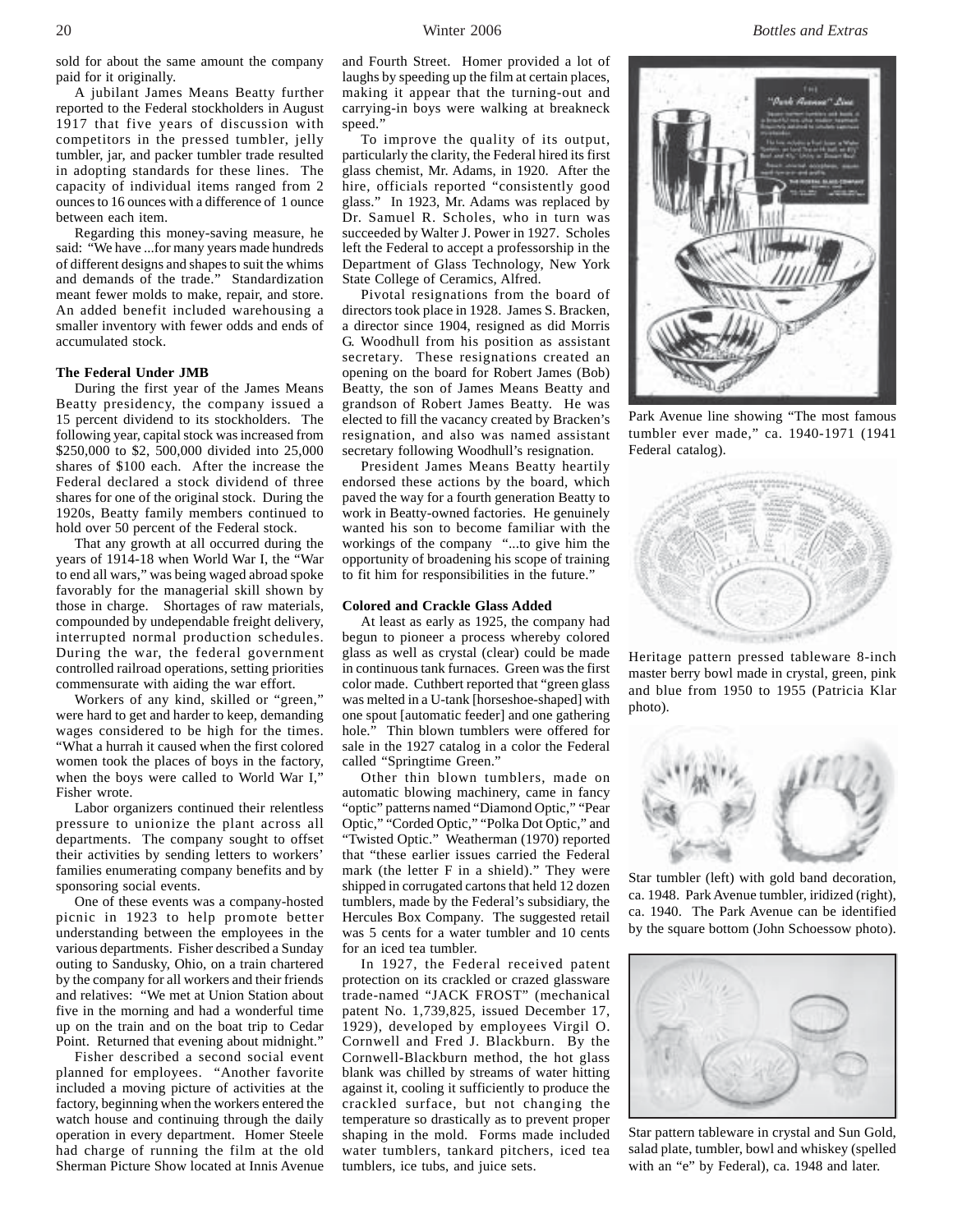

Popular Zombie 13 oz. beverage tumblers of the '50s and later. Center, Cock-cro pattern (John Schoessow photo).



No. 2563 Horse Heads bookends or mantle pieces sold for 15 cents each in 1940, often as a premium, and No. 2565 Mopey Dog paperweight sold retail for 5 cents (Above: Patricia Klar photo. Below: 1940 Federal catalog).



#### **The Great Depression Hits**

In addition to tumblers, glass aficionados probably remember the Federal best for the colored, machine-made glass that graced the tables during the 1930s and beyond, now known as Depression Glass. Widely collected today, prices have escalated unbelievably from that paid by homemakers of the time, who often received pieces free in boxes of soap or cereal,

or with admission to a movie. Most of what we know about this class of Federal-made ware has been thoroughly researched and written about by authors whose works appear in the references.

Company papers make scant mention of the 13 major patterns of tableware produced in crystal, amber, green, blue, and pink between 1927 and 1942. Nevertheless, company officials must have recognized something inherently unique in these wares, as the 1931 board of directors' minutes recorded a \$100 honorarium to Harold Nicholson and the same amount to Vernon Nicholson, both mold shop employees, for designing new tableware. No further information was given regarding the line number, pattern name, or number of forms made.

 Weatherman (1970) reported that Harold and Vernon Nicholson were etchers who worked on all of the Federal's mold-etched tableware patterns. These patterns and the date of first issue include: "Georgian," 1931; "Parrot," 1931; "Madrid," 1932; "Patrician," 1933; and "Normandy," 1933. (By April 1943, Harold Nicholson had advanced to Art Department supervisor, and Vernon Nicholson had taken over the silk screening operation.)

In the early 1930s, pay cuts affected workers in all departments. Officers salaries were cut by 5 percent. Beginning on January 28, 1933, production workers earning between \$13 and \$20 per week saw a 5 percent reduction in their pay. Over \$20 and up to \$25 meant a 7.5 percent pay cut. Those earning \$25 or more weekly got a 10 percent cut, as did all those on piece work.

Hourly workers also suffered pay cuts; those who earned less than 25 cents received no reduction. Workers earning over 30 cents an hour took the largest cut, 10 percent. These salary cutbacks, the company said, came during a time when cost containment was a must brought on by slow sales exacerbated by competitor undercutting.

#### **King Kong Looms Large**

In 1935, Robert James (Bob) Beatty, assisted by local designers and Federal engineers, built a machine for blowing paste-mold tumblers. He named it "King Kong." George and Robert James Beatty had been interested in using such a device even before they founded the Federal, but their early attempts to get one functioning failed.

The paste-mold machine eliminated seams or mold lines from the blown wares. The molds, usually cast iron, were coated with a specially prepared paste, often a mixture of charcoal and linseed oil, and lubricated with water. Thus the glass object being blown could rotate in the mold, removing the mold lines and giving it a polished surface. The obvious benefits of such a blowing machine lay in vastly increased production, greater uniformity in wares, and removal of high priced help from the payroll.

With this machine, the Federal developed and marketed the first machine-made heavybottom (sham) tumblers, said to be equal in quality to handmade wares. In subsequent years, factory managers became discouraged with the slow speed of the King Kong and projected costly improvements to the machine.

They abandoned it in 1950.

#### **Changes at the Helm**

Federal's second president, James Means Beatty, died on November 22, 1937, at age 61, following a short illness. His grandfather, Alexander, died at age 64; his father, Robert James, and uncle, George, both died at age 62. The obituary in *CGL,* December 2, 1937, read: "To an unusual degree, Mr. Beatty was the Federal Glass Co., and the steadily growing business of the company was a reflection of his activity and leadership. His ability to select associates of skill was marked and many of his 'young men' rose to high places in the company." After he graduated from the Sheffield Scientific School of Yale University in 1896 he entered the glass trade.

The Federal, during his years at the helm, produced some 300 tons of wares daily. By 1937, output had increased so greatly that one man could put out 14,000 tumblers in one day. In his grandfather's Steubenville factory, one man made about 225 tumblers in a day.

The board of directors met in special session on December 10<sup>th</sup> to elect a new president, Edmund A. Donnan, Sr., who received an annual salary of \$15,000. Previously Donnan had been the Federal's assistant treasurer and president of the Hercules Box Company. Other officers and their annual salaries included: Morris G. Woodhull, vice president (\$12,500); U. L. Conway, vice president (\$12,500); Edmund W. Hillman, treasurer (\$12,500); and Walter J. Power, secretary and general manager (\$12,500).

When the 1930s ended, the company operated 14 sales offices and display rooms in major cities including Atlanta, Baltimore, Chicago, Dallas, Los Angeles, Miami, New York, St. Louis, and Seattle. Sales offices had been opened in three foreign countries: Havana, Cuba; Montreal, Canada; and Panama City, Panama.

#### **Employees Enjoy Sporting Events**

The Federal's Welfare Department promoted athletic and recreational activities for the workers including baseball, basketball, bowling, and football. Two employees, Fred J. Blackburn and Charlie Dunbar, were credited with organizing the championship baseball and basketball teams. While Blackburn and Dunbar were the acknowledged powers behind many of the pre-World War II teams, sporting events at the Federal actually began about 1913 with the first baseball team.

Play was largely curtailed during the strike of 1913-14, but by 1916 the baseball team was reorganized and that year won the league championship, the first of many to come. The Federal team captured the National Amateur Championship in 1931. The next season it finished runner-up for the same title. During 1938-39, the Federal basketball team won its league championship. Employees played football in the open field behind the Hercules Box Company.

Many employees played more than one sport, some receiving tryouts with major league teams; several actually made it into the majors. The World War II draft called up many of the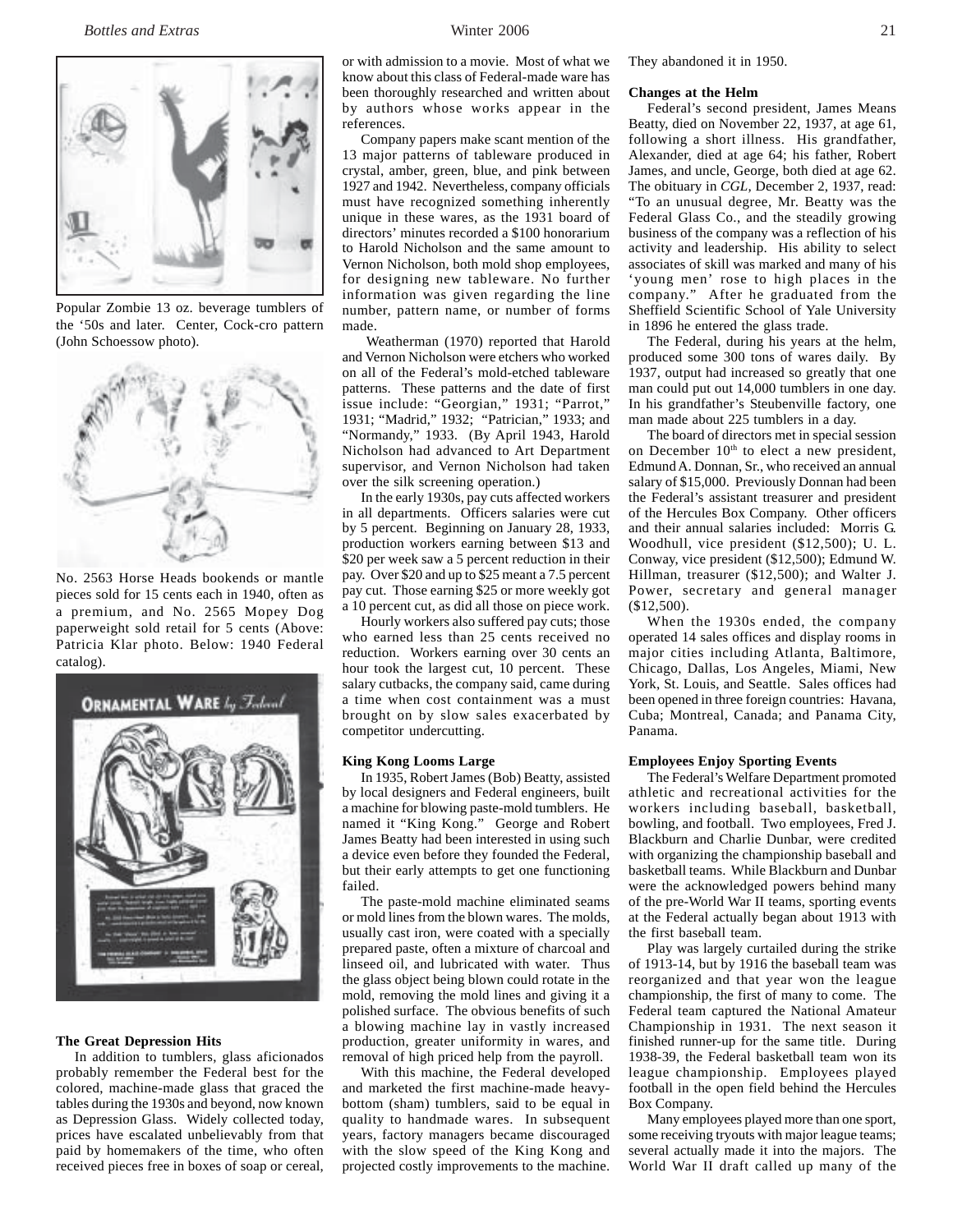employees, vastly diminishing sporting activities during the early and mid-1940s. In the post war period and up to the time of closing, renewed interest in sporting activities, especially bowling and golf, continued to help cement the sense of "family" among the employees.

### **Federal Goes Closed Shop**

Proceedings of the AFGWU annual meeting in Toledo in 1942 devoted a large section to the successful June 1941 unionization of the Federal, a process that had been in the works for many years. The proceedings also noted that the rival Congress of Industrial Organization (CIO) leaders had tried to lure Federal workers away from the AFGWU and toward their organization.

The proceedings further reported that on June 10, 1941, the National Labor Relations Board, Ninth Region, supervised the choice-ofunion election at the Federal. Of the 1,517 eligible voters, 1,349 cast their ballots. The AFGWU received 872 votes. The Federation of Glass, Ceramic, and Silica Sand Workers of America, CIO, received 459 votes; 18 workers voted "no union" and 10 ballots were spoiled (Rowe and Cook, 1957).

While the AFGWU proceedings summarized the numbers, Russell H. (Russ) Hughes, former controller and plant manager, gave a livelier account of an early step in the unionization process. It seems that Russ, fresh out of high school in the spring of 1941, had just started his first full-time job in the Federal office. The other office workers, seeking respite from the summer heat, had already left for the day when President Edmund A. Donnan, Sr. entered searching for someone to type seven copies of the labor agreement between the Federal and the AFGWU. Hughes said he could do it, never mind that he had never typed anything of that magnitude before. A little over an hour later, the copies were ready, requiring only signatures from officials of the AFGWU and the Federal.

The group then left for a restaurant on High Street to enjoy dinner. Even though the contract needed only signatures, AFGWU officials continued to pick at details. Tired of the prolonged discussion, President Donnan's usual composure evaporated as he exhorted the (expletive deleted) union officials to get the (expletive deleted) union contract signed.

Donnan, always the consummate gentleman, so shocked the union officials, and his colleagues as well, with his earthy language that they sprang into action and signed the contract. By 6 p.m., with all signatures in place, the Federal became a closed shop. All production workers were required to join the union by October 1, 1941. New employees were allowed 60 days from their date of employment to become members.

Certain groups of employees were not included in the union contract: executives, department heads, office and plant clerical employees, foremen and assistant foremen, supervisors, draftsmen, laboratory workers, watchmen, gatekeepers, technical and engineering staff, art department staff, restaurant workers, medical department staff, and office janitors.

To bargain effectively with the union and voice the company's position on labor issues, the Federal board of directors approved company membership in the National Association of Pressed and Blown Glassware Manufacturers (NAPBGM) with headquarters in the Conestoga Building, Pittsburgh. On July 14-15, officials from both the national AFGWU and the NAPBGM met in Columbus to negotiate an agreement that would satisfy both the union demands and the Federal's stipulations.

The employees of the Hercules Box Company became members of the United Pulp and Paper Workers of America, CIO. about the same time the Federal glass production workers joined the AFGWU, AFL.

#### **Pearl Harbor Forces Change**

After the December 7, 1941, bombing of Pearl Harbor by the Japanese, life at the Federal changed dramatically. When President Donnan delivered his annual message to the stockholders in 1942, the U.S. had been fighting World War II for about eight months. Donnan said, " We need hardly touch upon the many difficulties encountered ...in labor problems, material shortages, sales, and administration situations which war brought to us. These difficulties are continuing and are growing more complex with each day's passing."

When the war broke out, the Federal employed 1,600 people. One year later, as more workers entered the military, the work force had shrunk to 1,100. Donnan remarked that the Federal could not keep some departments staffed, and unloading sand and other raw materials often fell to men working overtime and after their regular duties were finished.

"Before Pearl Harbor, we were making metal aircraft parts on a sub contract in our mould and machine shops. At present, over 50 percent of the man hours in these shops are devoted to precision work of the most confidential nature," Donnan reported. The Federal was selling more of its output to the armed services and less to its civilian customers.

The Sales Department, headed by U. L. Conway, developed an equitable plan to ration output among the Federal's civilian customers. The sales staff hoped that by treating all civilian customers as fairly as possible, the company would retain their business not only during the war years, but into the recovery period as well.

Throughout most of World War II, the Federal operated under Presidential Order No. 9240. The order covered all work relating to the prosecution of war, including all work performed by prime contractors on government war contracts, and those who made the materials necessary for honoring those contracts. If any employer engaged in both war and non war work, the order would apply.

If anyone doubted that the Federal qualified as a war plant they had only to observe the War Plant posters printed by the War Department blanketing the entire factory. Moreover, all plant watchmen were sworn in as members of the U.S. Army, an action carried out only in war plants.

A war hero tumbler featuring the World War II flying ace, Eddie Rickenbacher, was a special order filled by the Decorating Department.



Individual berry bowls sold in a set that also included a master berry, ca. 1948. Often confused with Shell and Jewel (Westmoreland, 1890s) that has a patterned rim (Patricia Klar photo).



No. 2517 handled whiskies (1 oz.) covered with tin lids and sold as salt and pepper shakers, and enamel-decorated with red and white dots. Also in Sun Gold, pink and iridized Made 1940s to closing Marked Shield F (Patricia Klar photo).



Assorted 9 oz. table tumblers, ca. 1950s, with enamel and gold silk-screened designs, just a few examples of hundreds of designs available, selling wholesale for about 60 cents a dozen (John Schoessow photo).



"Shield F" trademark use was claimed since August 1, 1932, but it had already appeared on some Depression-era wares and on the cover of the 1927 catalog (*U.S. Patent Office Gazette*, December 16, 1947).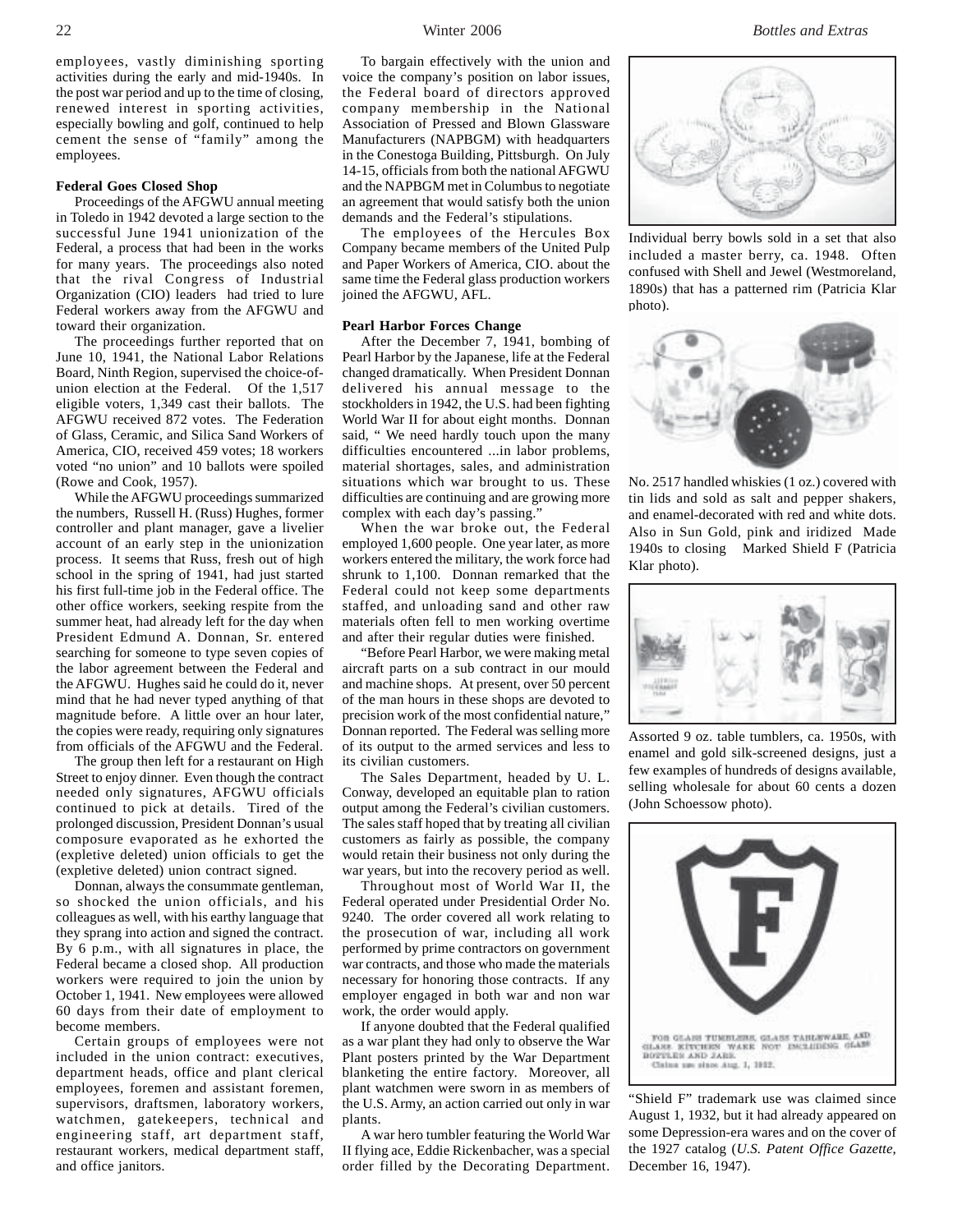### *Bottles and Extras* Winter 2006 23

According to a report in the July 1945 *Shield* (employee newsletter)*,* Captain Rickenbacher began his working life as a cracking-off boy at the Federal. That summer his life story in film was about to premier in Columbus. In honor of the event, the Federal produced 6,000 souvenir tumblers. The silk-screened messages on the restaurant- and hotel-style tumblers read: "Welcome Captain Eddie, Columbus, Ohio, August 1, 1945" and "Compliments of the Federal Glass Company, Columbus, Ohio, Captain Eddie's First Employer."

Federal's subsidiary, the Hercules Box Company, became a major supplier of boxes to companies whose goods aided the war effort. By August 1943, it began supplying containers directly to the armed services. Hercules inhouse staff designed the cartons that held ammunition, aircraft parts, food stuffs, clothing, and all sorts of miscellaneous equipment. The War Production Board controlled the Hercules' paperboard allotment, invariably granting less than required. To combat the shortage, the Hercules bought up used boxes, overruns, and misprints.

#### **Shield F Trademark Registered**

The Federal trademark, "F in a Shield" or "Shield F," was filed at the U.S. Patent Office on December 6, 1944, and published in the *Official Gazette* on December 16, 1947. The company claimed use since August 1, 1932, but the trademark already had appeared on company catalogs at least as early as 1927. Additionally, certain patterns of Depression Glass carried the mark, as well as some measuring tumblers, shot glasses, and salt and pepper shakers (Weatherman, 1970).



Celestial giftware designed by George Wood, director of design assisted by Thomas Turner, chief mold designer. In crystal and iridized, ca. 1955 and later.Below: the box that contained the set.



A brief note in the October 1942 *Shield* shed light on the Shield F trademark's originator, if not on the exact date of origination. John C. Peters, the sales representative in the Federal's Baltimore sales office, reported: "About 35 years ago we made fruit jars. The H. A. [Hazel-Atlas] and Ball Brothers had their trademark on their jars, and one of my jobbers suggested we adopt a symbol on our jar. The Shield F was suggested by me and was adopted by the Federal."

However, to date, no pint or quart fruit jars or bottles embossed with the Shield F have been reported. This might be explained, at least in part, by the notation accompanying the trademark in the *U.S. Patent Office Official Gazette*—"For glass tumblers, glass tableware, and glass kitchenware not including glass bottles and jars."

About 1906, the Federal did mark a clear jar embossed on the base with DIAMOND FRUIT JAR TRADE MARK around a diamond with IMPROVED in the center. It was reported to have been produced for Smalley, Kivlan & Onthank jar jobbers of Boston (Roller, 1983). Another jar thought to have been made by Federal, but of uncertain manufacturing date, was a clear tumbler-shaped jar with an 8-10 ounce capacity. The embossing on the base read FEDERAL VACUUM JAR PAT. APPLIED FOR WARM CAP PUNCTURE TO OPEN (*Fruit Jar News*, May 1998).

In the 1907 *Thomas Wholesale Grocery & Kindred Trades Register*, a Federal advertisement appeared for "The Federal Jar." The ad copy continued "The only sanitary all glass jar on the market. No rubber or metal used to seal this jar. Pronounced by all who see it to be without an equal. The seal is composed of chemically pure mineral matter. If used properly perfect satisfaction is guaranteed. The most simple and effective seal ever made. Jars made in all sizes. We also manufacture the famous 'Federal Vacuum Jar' and Seal, as well as a complete line of tumblers, jellies and packers' goods." This jar, intended for packers, might have been a jelly jar.



Sheet music for the Federal Shield Song with music by Robert James (Bob) Beatty and lyrics by Malcolm Havens.

Some jar collectors have postulated that a wire bale fruit jar embossed with SECURITY SEAL and FGCo in a triangle on the side (Red Book No. 2608) might have been made by the Federal rather than by the Fairmount Glass Company. They base their assumptions on the name change of Fairmount Glass Company to Fairmount Glass Works around 1890, and this company's lack of glass blowing machines to make this machine-made jar.

The Federal discontinued fruit jar manufacturing sometime during the late 1920s or early 1930s. Packers' ware, however, continued to be made at least into the 1960s. During the 1950s, company papers suggest that the Federal stepped up packers' ware prodution, selling to the Great Atlantic and Pacific Tea Company (A & P) and Welch Foods, Inc. (juice bottles, jelly jars).

#### **Postwar Profits and Problems**

Record breaking sales and net profit marked 1945 as the best year ever for the Federal. The following year, sales and profits continued to climb even though the company shut down one continuous tank furnace that had previously produced 110 tons of glassware every 24 hours. The furnace shut down was forced by the 1946 strike occurring among silica sand workers in Ottawa, Illinois, who were asking for an hourly increase of 18 cents, a closed shop clause, and a dues check-off system.

At that time, three Ottawa pits produced nearly all the silica sand for Midwestern and Pacific Coast glassware manufacturers. The Federal preferred this pure white sand hydraulically blasted from St. Peter Sandstone because no decolorizing agent was needed to clear the glass made from it. (Otherwise, manganese dioxide or selenium added to the batch offset the pale green color in finished glassware caused by iron compounds found in some sand.)

The timing of this strike was particularly unfortunate for the Federal, as the company had just initiated a new advertising campaign for the "Park Avenue" pressed tumbler and the "Hibright" blown shell tumbler. The Park Avenue continued to be the company's best seller at 5 cents or less. President Donnan reported that



Popular No. 299 Beer Stein made in clear, opaque white and opaque white iridized, ca. 1958 to closing (photo courtesy of Russ Hughes).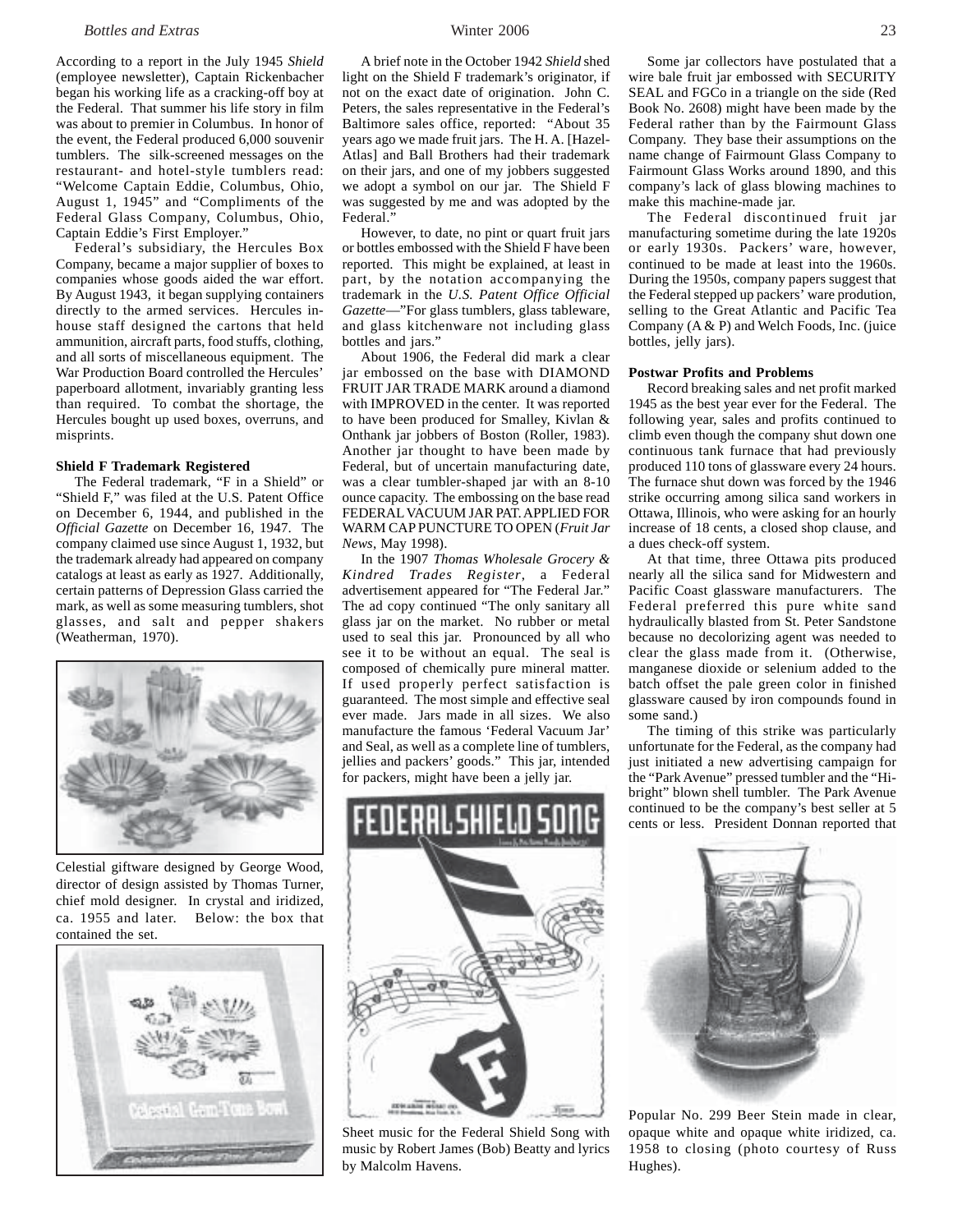The 1946 railroad strike also contributed to production problems at the Federal. Of the 24,000 freight trains normally operating, fewer than 300 ran (Atleson, 1998). At that time, the Federal depended upon the Toledo & Ohio Central and the Chesapeake & Ohio to deliver sand and other raw materials to the plant's storage facilities.

Nevertheless, for the first time in its history the company reached a milestone of \$40 million in gross sales, with a net profit of over \$1 million. Reaching this milestone shortly after the war, and in spite of strikes in the soda ash (sodium carbonate) industry as well as in the sand and rail industries, makes it a truly remarkable achievement. Soda ash, which acts as a flux to speed melting, often accounted for up to 33 percent of Federal's total batch, second only to sand, depending on the grade of glass being made.

The company took a bold step toward cost containment in 1946, prompted in part by increasing foreign competition, when it eliminated the costly hand shops. Here skilled blowers withdrew molten glass from the ring hole in the working end of the continuous tank furnace to fashion the wide variety of stemware sold by the Federal. By this time, Henry H. Blau, Ph.D., formerly employed at the Corning Glass Works, and his team of Federal engineers were hard at work on a machine that could produce stemware totally by machine.

When the war ended, the company welcomed back veterans, 206 in number, to resume their old jobs or positions of greater responsibility. Of the 592 Federal employees who served in the military, 19 lost their lives while serving their country. They were memorialized at a ceremony on Thursday, May 29, 1947, when a brass plaque bearing their names was mounted on a rock in front of the office building and a memorial Oak was planted. Four veterans, representing the four branches of the military, placed a wreath and 19 white carnations at the base of the plaque. Fearing vandalism, the plaque was removed in 1979 to a still undisclosed location.

By now, the Hercules Box Company, which had outgrown its original quarters, overflowed into several adjacent buildings. A new addition costing \$400,000 increased manufacturing space by 60,000 square feet. A mere five years after this addition, a new buiding west of the original building was added for \$1 million. The work force, up to 200 by mid century, produced 10 carloads of corrugated products daily.

With increased capability, the character of the containers was transformed, punctuated with die cuts, colored boxes, foil cartons, oversized boxes for appliances, and ingenious displays for supermarkets and other outlets. As the Hercules grew, it became largely autonomous, controlling its own sales office and sales force.

#### **Worry Over the "P" Word**

Even though President Donnan asseverated "Glass is Better," by the end of the 1940s more and more plastics were entering the market, especially in kitchen wares. That the dreaded word "plastic" had become a topic of grave concern is evidenced by a poem in the July 1943 *Shield* entitled "Plastics are not Glasses" credited to S. R. S. Glass Industry. Four verses extracted from the 10-verse poem reflect the mood prevalent among glassmakers:

The plastics are products artificial But we've reached a pretty pass When their makers name them "Glass" And glass men rise to call it prejudicial.

The plastics have organic composition They do not very well resist ignition They are formed when chemists wise Make some stuff polymerize.

And so it is with plastics we aver In hardness quite inferior Durability is low— Solvents make them yield and flow As lenses they produce a dismal blur.

Elastic, hard, of splendid durability And washable because of hot ductility Is this substance so unique Among useful things men seek And calling plastics "Glass" is mere futility.

#### **Sued and Suing**

The Corning Glass Works, Corning, New York, sued the Federal in August 1949, alleging infringement on two patents, both relating to how the Federal heat-treated or tempered its strengthened tumblers, sold under the trade name "STURDEE®." Almost six years after Corning brought the suit, the case was finally tried in May 1955.

After seven years of legal action, on August 1, 1956, the court dismissed the suit and awarded the Federal court costs plus the \$15,000 retainer the company had paid to attorneys. Concerned that Corning might emerge the winner, however, President Donnan prudently established a cash reserve fund of about \$260,000.

In other legal action during 1949, the Federal brought a suit against another glass manufacturing company, the Federal Glass Company, Inc., of Dover, Delaware. The Federal requested that this glass company stop using the name "Federal" in its title and refrain from selling glass under that name. The Columbus-based Federal named no set amount of money it wished to recover, but contended that its " trade reputation and goodwill are worth hundreds of thousands of dollars" (*American Glass Review*, October 22, 1949).

The Delaware firm rejected the request to change its name, preferring instead to have the matter heard in court. The case was tried and settled in favor of the Columbus-based Federal in 1952. No report of a financial settlement was discovered. The court, however, awarded the Columbus-based Federal the opportunity to choose a new name for the Delaware-based company.

#### **Celebrating 50 Years of Prosperity**

The Federal marked its Golden Anniversary in 1950. At the annual meeting that year, President Donnan told the stockholders: "June 30th marked the end of Federal's 50th year of existence. No particular fanfare was made of this milestone, it being our conviction that the best possible celebration of the anniversary would be to turn in favorable earnings reports, provide steady work for our employees, and improve our products and plants. We believe you will agree that those goals were attained."

Nevertheless, the company did showcase wares in a new celebratory color introduced to the trade as "Sun Gold," comprising 27 forms including tumblers, mixing bowls, tableware, and giftware.

One year after celebrating its  $50<sup>th</sup>$ anniversary, the Federal increased capital stock

Aerial view of the sprawling Federal Glass Company, ca. 1965, with batching tower on the left and large warehouse on the right (*Shield*, date unknown).

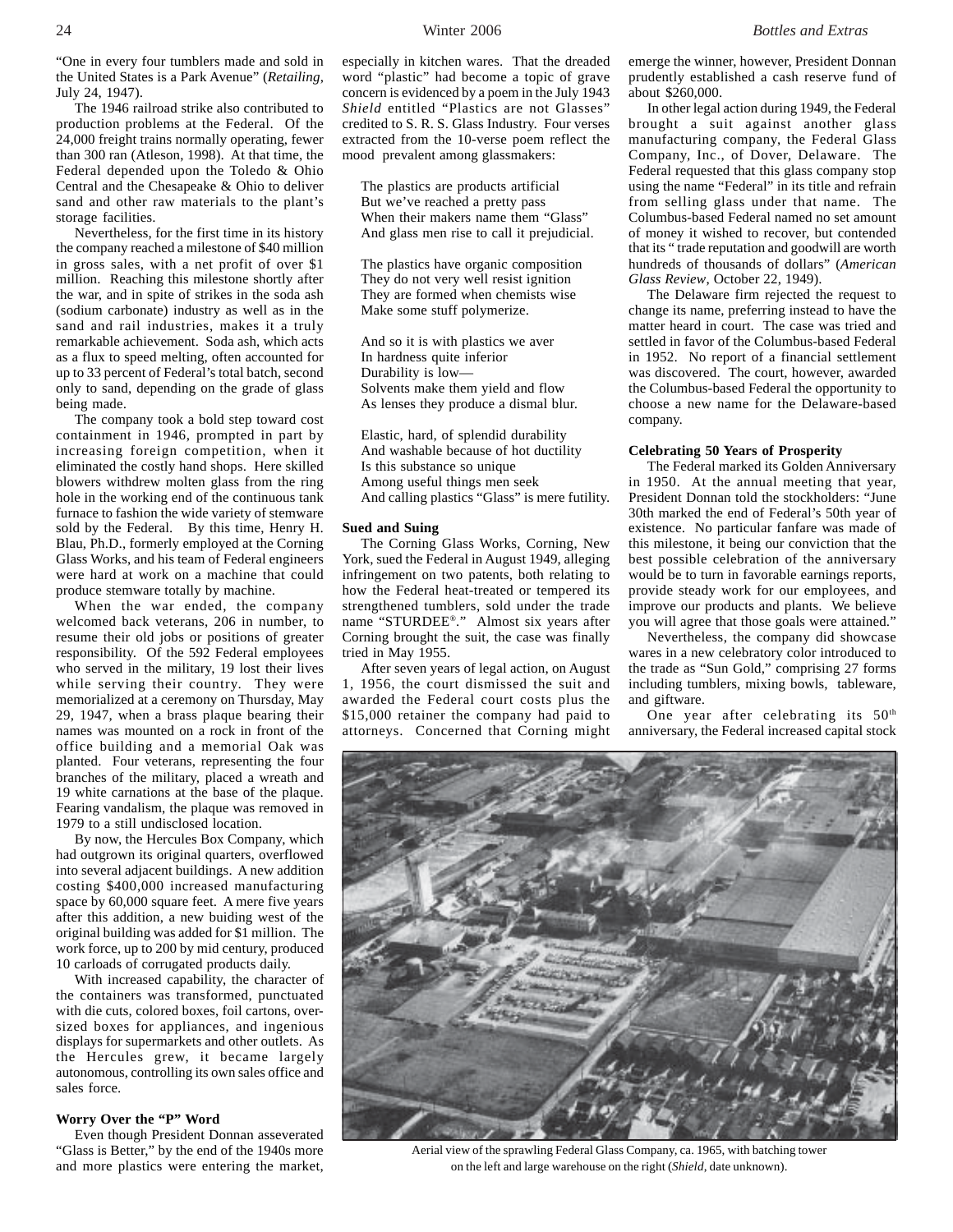

The popular Homestead snack set of tray and cup, packaged in sets of four, ca. 1951 to 1975 (Patricia Klar photo).



Gather Ye Roses … silk-screened Rose pattern tumblers, ca. 1950s, in 5 oz. juice, 9 oz. table tumbler and 9 oz. old-fashioned (John Schoessow photo).



Georgetown ash tray set giftware, ca. 1960- 1975, in gold foil box lined with black made by the Hercules Box Company (Patricia Klar photo).



Supermarket display of Moon Glow heat-proof dinnerware in ten forms, cartons by the Hercules Box Company, ca. 1967 (photo courtesy of Russ

to \$3,500,000 divided into 175,000 shares of \$20 each. An exciting event occurred in February 1951 when the company launched its new stemware machinery developed by Blau and his team of company engineers. With this fully-automatic machinery, stemware could be made completely by machine under a patented process. The first output consisted of cocktails and wines for both commercial and home use; 14 other forms followed soon after.

Not long after the company announced this remarkable achievement, Robert James (Bob) Beatty died on April 28, 1951, at age 47, before a promising career in both the glass and music industries could be fulfilled. He had served on the board of directors and had been an employee since 1927. He headed a group of engineers who designed and built the Federal's first pastemold machine, the King Kong, which operated from 1938 to1950. He was granted, at minimum, five mechanical patents and two design patents. Also an accomplished musician, he wrote the music for the "Federal Shield Song," published by the Edwards Music Company, New York. Malcolm Havens of Federal's Chicago sales office won the contest for writing the best lyrics.

#### **(Almost) Peaceful Times**

Although a decade earlier, labor relations between management and the AFGWU locals had been somewhat contentious, the 1950s started peacefully enough with both sides seemingly acclimated to terms of the contract they had negotiated. "Throughout the year, relations with our labor unions were amicable and generally satisfactory. In view of a splendid attitude and remarkably good production, we voluntarily increased certain benefits for a large number in the glass division," said President Donnan. In the postwar period, industrial peace was sought not only at the Federal, but became an overriding principle in labor relations industry-wide.

Federal officials were becoming noticeably alarmed by the increasing freight rates by both rail and motor truck companies which often amounted to as much as 50 percent of the value of the finished wares. Generally, the rates per ton ran higher on finished and packaged glass than on bulk commodities such as sand and other raw materials necessary in the batch.

The freight hikes forced small merchants to buy in uneconomical quantities, or cut out selling glassware entirely. The Federal Traffic

Department tried its best to forestall the latter, while engineers continued the quest for ways to reduce the weight of wares while still maintaining durability. This weight-reduction research was originally begun by the late Robert James (Bob) Beatty.

Hoping to cut operating expenses, the Federal accomplished successful annexation to the City of Columbus in 1956. Prior to annexation, only 3.4 acres fell within the corporate limits of Columbus, while some 35 acres lay outside in the Township of Marion, Franklin County. President Donnan indicated that petitioning the city was an arduous threeyear process, but one that saved the company \$14,000 in the first year in formerly purchased services including fire and police protection, water, and sewer.

By the end of the 1950s, President Donnan had spoken warningly numerous times regarding the influx of glassware from foreign countries. "We are beginning to have very severe competition from German, Japanese, and French firms..." His message would play over and over again in the minds of Federal officials before the doors closed for the last time.

A large warehouse was completed in 1955, equal in size to two football fields and costing \$220,000. The company installed the sixth Hartford-Empire No. 28 paste-mold machine for which it paid \$165,000. President Donnan told the stockholders to expect no let up in plant improvements. Furthermore, he intimated that additional upgrade plans had already been drawn to help keep the Federal competitive.

#### **The Urge to Merge**

Late in 1957, Federal officials were approached by executives of the Federal Paper Board Company, Inc., Montvale, New Jersey, regarding a possible merger. According to Russ Hughes, the Federal Paper Board was mainly interested in acquiring the Federal's subsidiary, the Hercules Box Company. After many getacquainted meetings, plant visits, and studies by both companies, a merger was agreed to by two-thirds of the stockholders, and was carried out on June 30, 1958.

The former Federal Glass Company became the Federal Glass Division of the Federal Paper Board, Inc., organized under the laws of New York. The Federal Paper Board made corrugated boxes, packing cartons, and machine-made glassware, parallel lines that, at the time, seemed well suited to a merger. And



Hughes). Artist's sketch of new warehouse and shipping facility with 23 loading docks (*Shield*, October 1968).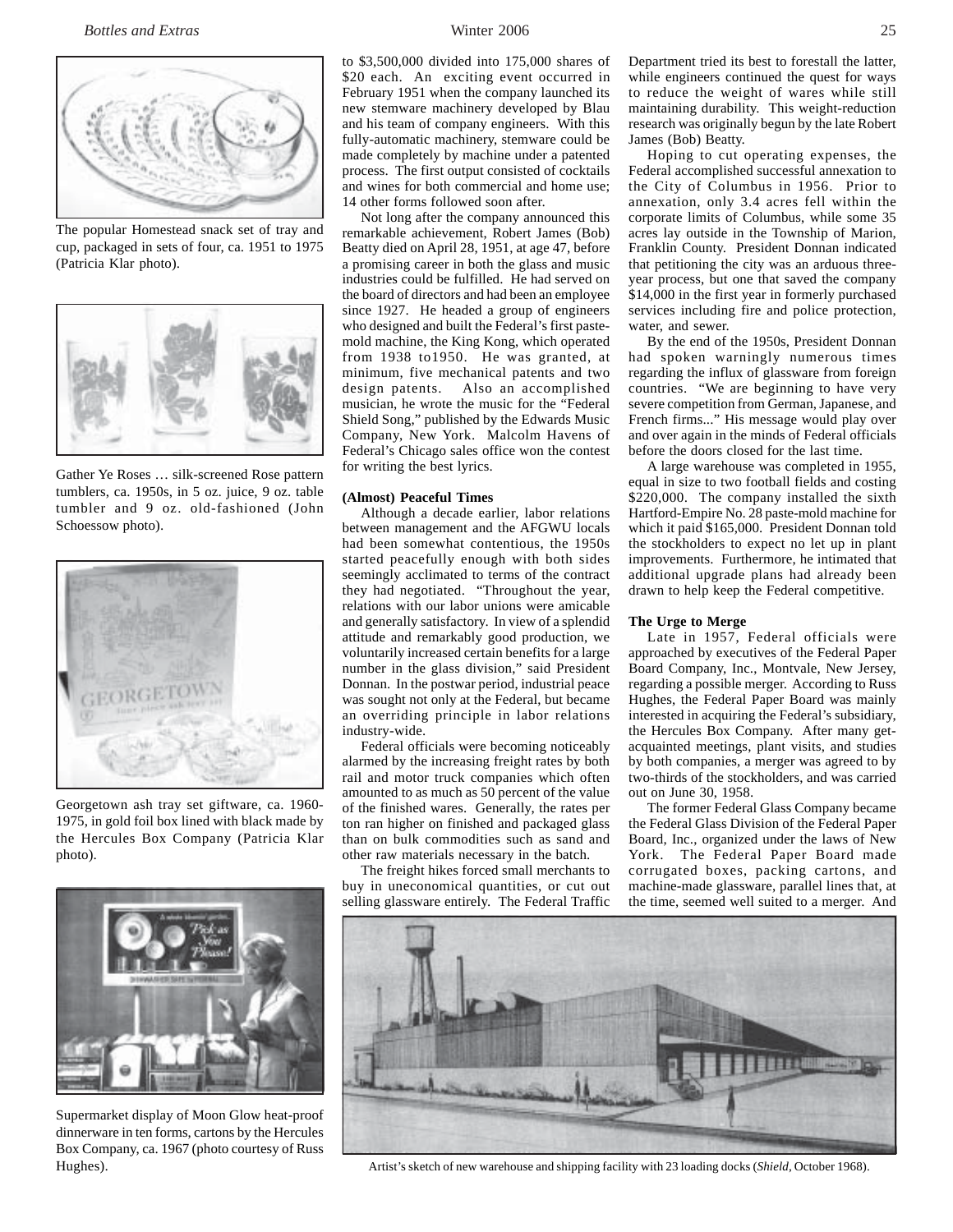both companies already used the name Federal.

At the time of the merger, the Federal Glass Company's balance sheet showed that it poured more than \$13 million worth of assets into the merger, clearly a financially healthy company. About half of the \$13 million was in cash, government securities, accounts receivable, and inventories of finished wares and raw materials. The other \$6.5 million represented land, buildings, machinery, and mold sets.

#### **A Towering Achievement**

The hallmark technological achieve-ment of the sixth decade involved constructing the 40 foot-square automatic batching tower, a 130 foot-high monolith that still dominates the South Side skyline. It cost \$600,000 to build in 1964, accommodating freight-car-loads of glass sand, soda ash, lime, and other ingredients necessary to complete the batch.

In the tower, each element was stored separately in roof-high hoppers and released in precise amounts through large pipes. Blending the elements was done electronically by an operator seated at a console pushing a series of buttons. Once thoroughly mixed, the batch was transferred automatically through large tubes to the melting end of the continuous tank furnaces which ran at 2700° F.

By May 1966, another new warehouse costing \$1 million and adding another 120,000 square feet of storage space was completed. This warehouse sat on a former residential area and parking lot that had been purchased earlier for just such an expansion.

Shortly after, the company began constructing a vastly improved shipping facility adjacent to the newest warehouse. This facility comprised 23 truck loading docks and 7 rail car docks. Since it extended across Innis Avenue, a new plant entrance was required and subsequently opened on Woodrow Avenue. Once the new entrance became functional, the company's address changed to 555 E. Woodrow Avenue.

In 1965, Edmund A. Donnan, Sr. retired as the Federal Glass Division president after serving in that office for 28 years. Oliver F. Runde, formerly the vice president in charge of manufacturing, became only the fourth president to head the Federal Glass Division, by now a mature 65-year-old factory.

#### **The Declining Years**

The beginning of the end for the Federal may have been accelerated by the 1973 OPEC oil embargo when the Middle Eastern oil producing countries cut the flow of oil to the U.S. About 40 percent of Federal's business during the 1970s came from the major oil companies that gave tumblers and other premiums to customers who filled their tanks. When the gas shortage hit, long lines formed at the pumps. The lure of free glassware became a ploy of the past.

Federal's sales plummeted. Business dropped from \$39 million in 1972 to \$34 million in 1973. The company lost money in both 1974 and 1975. During 1976, the company marked the first profitable year among several previous years on sales of \$50 million. It clung tenaciously to a 12 percent share of the machinemade glassware market.

What officials previously had touted as a "perfect fit" between the Federal Glass Company and the Federal Paper Board in the mid-1950s started to fall apart a couple of decades later. By 1977, Federal Paper Board officials decided that making glass no longer fit into the overall corporate structure.

"Federal Paper Board is primarily in the paper business," said President John R. Kennedy, Jr. "We were overdue in getting out of the glass business. Our first choice was a sale to Lancaster Colony," added Kennedy (Garvey, 1979).

When the Federal Paper Board gave notice that it wanted to sell the Glass Division to Columbus-based Lancaster Colony Corporation in March 1977, it put a \$45 million price tag on the plant. Lancaster Colony's President, John C. Gerlach, was eager to acquire the Federal at that price. Once the purchase became final, Gerlach would have added both a blowing and a pressing operation to his plant. What should have been a straight ahead sale benefitting both companies turned into a major muddle that fermented for nearly two years and, in the end, benefitted no one.

#### **Who Bungled the Sale?**

Most analysts agree that the Federal Trade Commission (FTC) came off as the heavy; some say the cause of the whole debacle. Partnering with the largest U.S. glass makers, Anchor Hocking and the Libbey Division of Owens-Illinois, the FTC effectively blocked the sale to Lancaster Colony. The FTC charged that the sale would violate anti-trust laws by reducing the number of glass companies producing tableware. By the FTC's own estimate, the Federal owned only 11 percent of the market. Lancaster Colony held onto 7 percent. Together they realized less in annual sales than Libbey, and far less than Anchor Hocking.

In spite of the FTC blockade, Kennedy persisted with his efforts to sell the Glass Division. What followed the FTC's first injunction escalated into an on-again off-again tale of failure to sell to other glass makers, and heroic but unsuccessful attempts by a group of Federal employees to buy the plant.

In its defense, the FTC maintained that three months after it had filed the sale-stopping injunction, Federal officials said they planned to upgrade the now antiquated plant and operate it as in the past. By March 1978, the Federal



Moon Glow heat-proof dinnerware, 1968.

Paper Board, still hoping to attract a buyer, petitioned the FTC to re-evaluate its initial objection to the Lancaster Colony sale.

Kennedy stressed that the Glass Division had been failing for some time, the reason he had decided to shut it down. When the Federal Paper Board's annual report covering 1977 surfaced, it showed declining earnings that officials attributed to severe weather. The next annual report presaged a gloomy financial outlook for the year, with an anticipated downturn in sales possibly attributable to news of a pending sale. Shortly after this annual report was released, Kennedy placed a liquidation value of \$30 million on the plant, \$15 million less than Gerlach would have paid to acquire it.

The FTC further charged that the Federal Paper Board had failed to make a good faith effort to sell the plant. It commissioned the Harvard Business School to review the Federal's books, beginning with 1959 (after the merger) through July 1978 (six months before closing). Based on the Harvard study findings, the FTC determined that the Federal Glass Division was not a "failing company." It argued that large corporations can tolerate a weak subsidiary at break-even or low profit margins without meeting failing company criteria. Federal never argued failing company in its own behalf until four days before the plant closed. Perhaps the company didn't make the argument sooner for fear of turning away prospective buyers.

During 1978, Kennedy agreed to enlist the help of the investment banking firm, First Boston Corporation, to find another buyer, acting upon the FTC's promise to reconsider the Lancaster Colony sale. If no buyer was found during the 60-day searching period, the FTC said it "might reconsider" the sale to Lancaster Colony. First Boston contacted 79 potential buyers. Only J. G. Durand of Arque, France, expressed interest, but never made an offer.

Sixty days later, Kennedy told the FTC he wanted a decision on the Lancaster Colony sale.





Recollection tableware, a 1976 Centennial reissue of the Depression-era Madrid pattern made in 1932. Indiana Glass later acquired the molds and removed the 1976 date, creating confusion among collectors of the early Madrid pattern.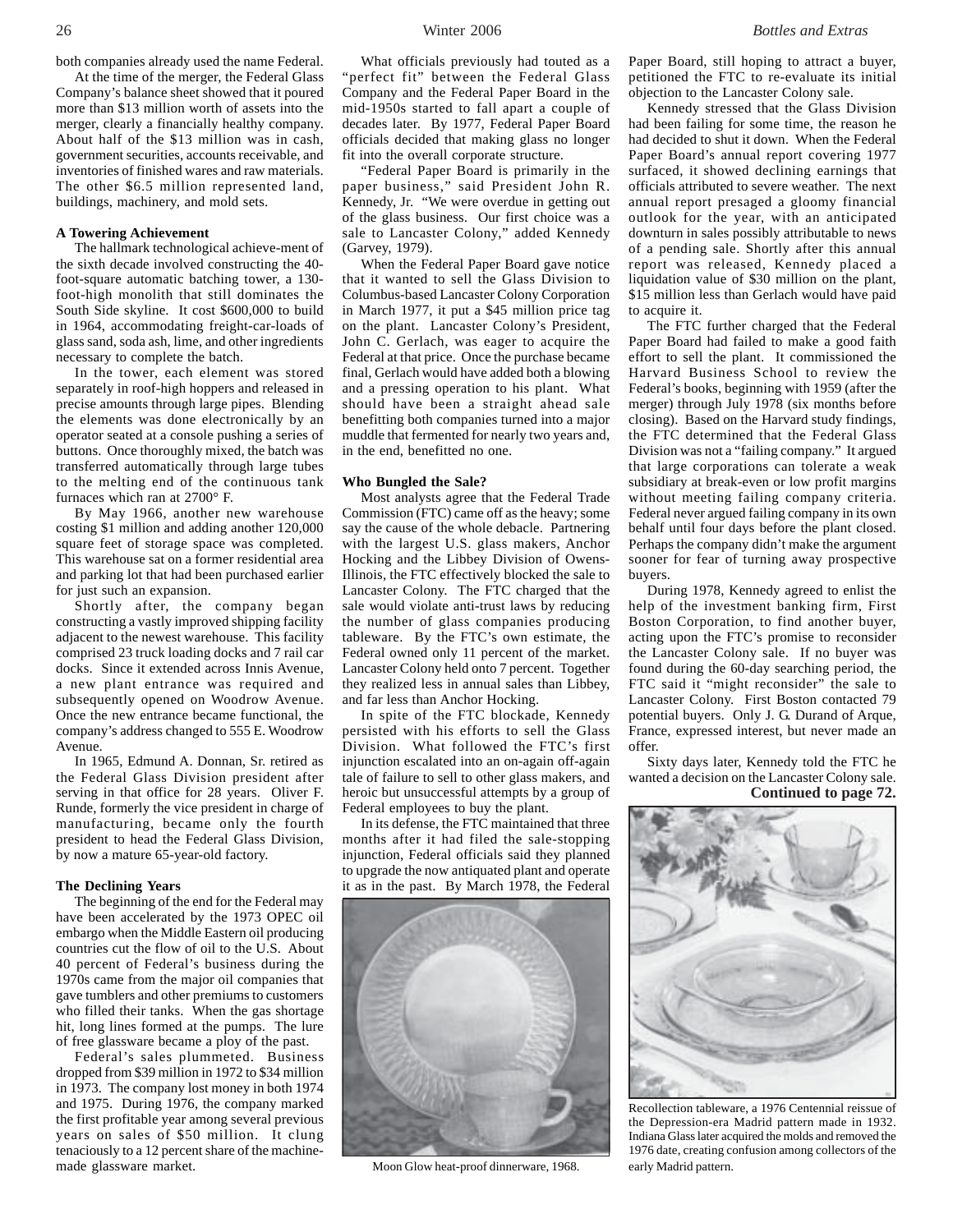Г Г Г Г Г

Г L

Г

Г

Г

Г

Г

П

L

Г

Г Г

L Г

Г

Г

П

Г

Г

Г Г L

### **"Shield F - The Mark of Quality" Continued from page 26.**

Hoping for the best, and since no other buyers were waiting in the wings, Kennedy and Gerlach agreed on a reduced sale price of \$40 million.

By October 25, 1978, the FTC had completed its Federal liquidation estimates, valuing the Glass Division at \$20 to \$24 million, considerably less than Kennedy's assessment of the plant's value. At the end of the month, the FTC halted the sale to Lancaster Colony for the second time. It further warned Federal officials they must give notice before taking any drastic action such as closing down the plant. At this point, angry Federal officials wondered if the FTC had overreached its authority in making such a heavy-handed demand.

During the month following, Federal officials hired a California firm to explore the likelihood of selling the plant to a select group of employees. At this juncture, Kennedy agreed to lease the machinery and buildings to the employee group, and to finance \$12 million of the \$17 million asking price for the inventory.

Throughout the uncertain months of 1977 and 1978, yeoman efforts to save the Federal continued. Company officials received assistance from Columbus Mayor Tom Moody and Ohio Governor James A. Rhodes, both of whom worked diligently to find a buyer or work out a deal whereby employees could buy the plant. The Columbus Economic Development Council explored securing a loan to assist the group of 15 interested Federal executives led by General Manager Jack E. Spengeler.

Concurrently, the California firm continued its efforts to effect an employee buyout. It conceded, however, that it would take at least \$3 million up front to stabilize the antiquated plant, invested over a period of four to five years. Following this announcement, Kennedy agreed to sell the plant and contents to the employee group at the knock-down price of \$17 million.

The still staggering figure required for plant purchase and reclamation proved very discouraging to the employee group. So much so, that they never applied for a loan, neither federal nor local, even though they qualified for both.

During the pre-closing period Kennedy spoke repeatedly of undue harassment by the FTC, which persisted in gathering more and more information, particularly as it related to the plant's finances and the \$3 million loss reported for 1978. He said he had been "litigated to death" all the while he was spending more than \$100,000 weekly just to keep the plant operating. Because making glass requires an enormous amount of energy, production costs had skyrocketed. Additionally, the plant's distance from New Jersey added to management costs.

The FTC interpreted Kennedy's actions to mean that by now he just wanted to be rid of the Glass Division, one way or another. It also suggested that he only tried to sell to Lancaster Colony because Gerlach would pay the highest price. Furthermore, by unloading the Glass Division in January, a tax loss could claimed

for the preceding year.

Aside from the several-year financial losses reported by the company, the Federal had a suit pending against it prepared by the Ohio Environmental Protection Agency (OEPA) citing water pollution emanating from the plant. Due to the plant's uncertain ownership, the OEPA never filed the suit (Garvey, 1979).

At the same time, the Federal Paper Board owed \$12 million, due in February 1979, in several damage suits brought against it and 24 other paper carton manufacturers. The FTC had found the 25 companies guilty of price fixing. Kennedy denied that he needed the sale price of the Glass Division to pay off the damage suits, saying that the money had already been put aside to satisfy the suits (Garvey, 1979). While purely conjectural, perhaps the FTC already had its sights trained on the Federal Paper Board, sensitized by the price fixing suit, and mulishly refused to cut the company any slack.

By February 1979, two other glass makers, Eastcliff Corporation, Reading, Pennsylvania, and Wheaton Industries, Millville, New Jersey, who had expressed some interest in the plant, baled out of negotiations. Frank Wheaton, Jr., president of Wheaton Industries, once considered buying the plant if money could be borrowed at 2 to 3 percent. Wheaton lost interest in the deal when he couldn't secure cheap money and when J. G. Durand of France, the world's largest tableware manufacturer, opted out of a partnership agreement.

Even if Wheaton had gone ahead with the purchase, he wanted only the factory buildings, not the inventory. He would have sold off most of the equipment, retaining only 400 employees to start. In his opinion, "Federal overproduced. We don't see any future in that business," he said (*Columbus Dispatch*, [CD], February 19, 1979).

#### **Lancaster Colony Nixes Terms**

On February 23, 1979, after more than a year of vacillating and two blockades, the FTC finally voted to allow the sale to Lancaster Colony to go forward. The Commission members took this action despite disagreeing with the FTC's administrative judge, Paul Teetor, who still recommended against the sale. Teetor explained that the law makes no provision for considering the impact, negative or otherwise, on the local economy.

Lancaster Colony's President Gerlach said that his buying the Federal would depend largely on negotiating a new union contract comparable to the one that covered some 1,800 workers at the Indiana Glass plant in Dunkirk, Indiana. Moreover, the Lancaster Colony management felt it could not put the plant back on its feet if it had to endure continual grievance filings by the unions.

In the end, Lancaster Colony and Federal's unions seemingly could find no common ground on wages, benefits, and managements rights clauses. Ivan Uncapher, the AFGWU national secretary-treasurer, said, "We were willing to negotiate a clause. They said they had to have it exactly as they wrote it...they wanted the right to do about anything they wanted to do. We would have no rights whatsoever" (*CD*, March 19, 1979).

Theodore Lazar, legal counsel for Lancaster Colony, said his company needed concessions from the union because it would need to borrow a great deal of money and operate at a loss for a while. Further, management rights clauses were already in place with the company's other unions.

Most importantly, Lancaster Colony intended to hold fast to its right to determine hours and work schedules. Lazar emphasized that the Federal lost money in four of five of its last operating years due to the contracts negotiated with the unions. Federal's President Kennedy admitted that labor costs amounted to about 50 cents on every sales dollar.

The final contract proposal Lancaster Colony made to the Federal AFGWU would have: reduced wages from 50 cents to \$1.40 an hour; eliminated pension plans for five years; cut life insurance from \$10,000 to \$5,000; cut benefits for sickness and accidents in half; eliminated work incentive bonuses for three years; reduced shift premiums; and eliminated one of eight paid holidays.

A 14-member union bargaining committee rejected Lancaster Colony's final offer. They felt this company's position was untenable, not amenable to union rights, and nearly bordered on union busting. However, they proposed that the offer be put to a rank and file vote.

That vote took place on April 1, 1979. When the secret ballots had been counted and recounted, the majority of union members voted to retain their existing contract. At that time, most preferred to be without a contract rather than work under the one proposed by Lancaster Colony. Perhaps the Federal workers believed that Lancaster Colony would acquiesce, and their jobs would be saved after all.

They were wrong. When Gerlach heard the results of the vote, he backed out of negotiations for the last time. Many saddened rank and file union members felt betrayed by their leadership, and in retrospect, admitted that a thinner contract with Lancaster Colony might have been better than no work at all.

Some said they were confused about what they were voting for. A Yes vote meant the employee supported the union bargaining team and rejected the Lancaster Colony contract. A No vote meant accepting the Lancaster Colony contract and staying employed. The 393 Yes votes won over the 286 No votes.

The Federal's seven union locals waited until the June 1979 AFGWU annual convention in New Orleans to formally disband. Some had already divided their treasuries ranging from \$3,000 to \$6,000 among the members before the convention. Union members received no severance pay, as that had been ruled out during the last contract negotiations.

#### **...And There Is an Ending**

The death knell sounded for the Federal at 1 p.m., Wednesday, January 31, 1979. General Manager Jack E. Spengeler announced that no more glass would be made after that time. (After the Federal closed, he became a special assistant to Federal Paper Board President Jack R. Kennedy, Jr.)

As the furnace fires died, so did the hopes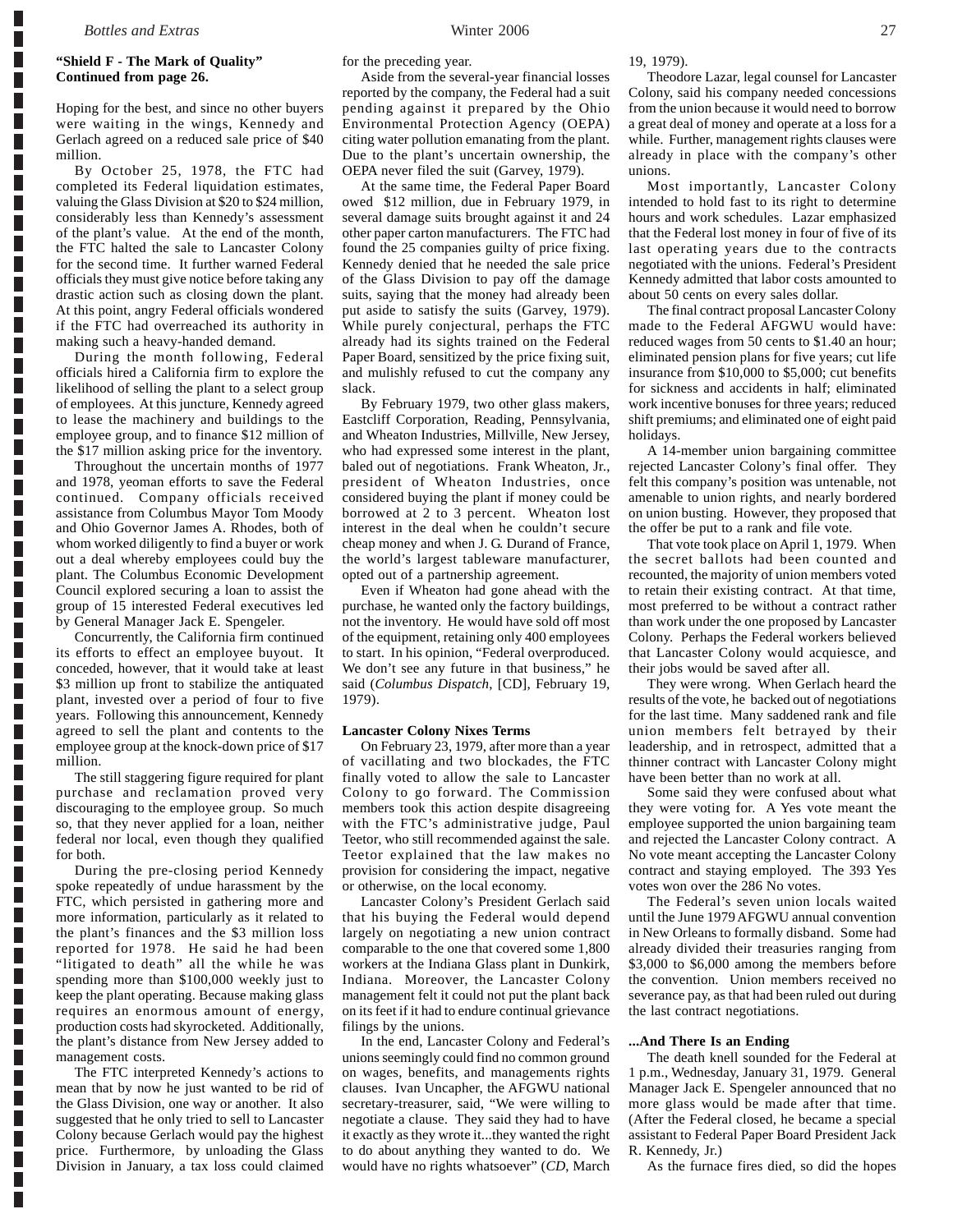When the Glass Division closed, so did the Hercules Box Company (Columbus Container Corporation), adding 200-plus employees to the unemployment line where they stood side by side with the glass production workers.

#### **What Really Shattered the Federal?**

The controversial shut down will probably spark discussion as long as the cohort involved has breath to argue it. Each may see it from a different perspective, though all agree it was a frustrating, demoralizing time. If Jack R. Kennedy, Jr. effectively killed the Federal, other forces both internal and external, contributed to the plant's demise. One thing seems certain—there is blame to be shared, but who or what should shoulder the lion's share?

Rather than a single individual or factor being responsible it appears that the potpourri of plastics, foreign competition, overproduction, fat union contracts, management overkill, absentee landlordism, and the irresolute FTC synergistically brought the Federal to its knees.

Some think just the financial losses over several years, except for 1976, weakened the company to the point where it literally fell in on itself. And a major weakness, company insiders report, continued to be its shaky fuel supply. Though officials tried to remedy this situation over the years, they failed to secure a dedicated source. A major competitor, Anchor Hocking, benefited from a more stable supply of fuel, owning its own gas fields near Marietta, Ohio, which supplied the factory through selfowned transmission lines (McCallum, 2005).

#### *Cardboard of directors*

Since the Federal Paper Board's president readily admitted the corporation's major production consisted of pasteboard containers, how heavily had he devoted resources to the Glass Division over the years? Why had the Federal Paper Board pressed for a merger in the first place with a company that primarily made glass?

Some insiders answer that it was to take advantage of the fiscally healthy Federal Glass Company and its subsidiary, the Hercules Box Company. They say "It wasn't about the glass." The more candid among them say Federal was lured into the merger, a "cash cow" ready and waiting. Russ Hughes, former controller and plant manager, sums it up this way: "With regard to the Federal Paper Board, there were paper people versus glass people. The paper people never took over in Columbus." In the years following the merger, major corporate decisions were made at the Montvale, New Jersey, office, effectively making the Federal Paper Board an "absentee landlord" in Columbus.

#### *Foreign affairs*

Were marketing officials fully aware of their company's niche in the global market? As

foreign imports flowed into the U.S., company profits declined. As early as the mid-1940s, President Edmund A. Donnan, Sr. underscored the threat not only to the Federal's well-being, but to other American glassmakers as well. In November 2001, the Indiana Glass Division of Lancaster Colony Corporation closed its doors in Dunkirk, a victim of foreign imports. Indiana Glass, originally Beatty-Brady, had been producing glassware at the same site since 1896.

#### *Plastic culture*

And what about that persistent polymer, plastic? Plastics, along with imports, became an overriding issue as Federal entered the 1970s. Officials first expressed concern over the influx of plastics in the late 1940s and early 1950s when plastic first appeared in the form of kitchenware. Although many maintained liquids taste better in glass, plastic possesses some desirable attributes, among them lighter freight weight and less breakage.

#### *Growing pains*

Or had the Federal "just gotten too darn big?" Was market research into the buying whims of the American consumer and foreign export market adequate to support the costly expansion program? Many still question the wisdom of the expansion undertaken in the 1960s as the Federal at closing occupied some 57 acres. The South Side neighborhood watched while more and more Federal structures filled with newer more costly equipment sprang up, to the point where the manufacturing and warehousing ability exceeded the market place.

#### *Labor pains*

Over time, was management's resolve gradually worn away during negotiations with the AFGWU? Or were concessions granted to avoid strikes and maintain a peaceful labormanagement relationship? During negotiating sessions the Federal unions rarely yielded to management's requests. Characteristically, management granted ever greater concessions in wages and benefits. At midpoint in the company's lifespan, President Donnan regularly reported that wages cost the company plenty.

Admittedly strikes were costly to the company. Shutting down the continuous tank furnaces, then cleaning and readying them for the next fire was no mean task. Further, recruiting and training nonunion workers to operate the specialized glassmaking machinery would have been inefficient and costly.

President Kennedy agreed that the company's softness in union negotiations "happened over a period of years. You give a little away each contract time. In addition to that, you tend to give away more when you're doing well. And there was a time when the plant was doing quite well. To some degree it was a reflection of our own management. You've got to take a strong hand and you've got to be willing and able to take strikes in order to maintain your management rights over a plant." (Garvey, 1979).

Kennedy had apprised the unions in July 1978 regarding the eroding financial situation at the plant. At that time, he asked them to help out by foregoing the last contractual wage

28 Winter 2006 *Bottles and Extras*

increase, but they turned him down. Federal glass workers traditionally numbered among the best paid in the business. In the last contract, the lowest paid unskilled workers made about \$5.50 an hour and the highest paid skilled workers made at least \$8.50 an hour, above industry norms at that time (*CD*, March 19, 1979). The company paid fringes, including life insurance, health and accident insurance, holidays, vacations, and incentive bonuses. Retirees, or next of kin if deceased, received a pension.

#### *Migratory managers*

The plant closing, unions said, stemmed from bad management. Certainly management was top-heavy, with one set of officials in New Jersey and another set in Columbus, both sets commanding generous salaries. And even though Kennedy assembled managers from time to time asking them "What's wrong with the company?" he paid little heed to their suggestions and major corporate decisions continued to come out of New Jersey (McCallum, 2005).

#### *FTCrats*

Did the FTC show itself to be the biggest villain of all? Since the injunctions to block the sale occurred during a balance of trade deficit as reported by the U.S. Department of Commerce, the FTC played directly into the hands of foreign glassmakers and stifled competition at home by driving another U.S. supplier out of business, effectively creating the monopoly it sought to prevent.

A former Federal employee placed the blame for closure directly on the FTC. He said, "They are bureaucrats, and the last three letters tell you they are rats." The FTC wasted hundreds of thousands of taxpayer dollars to block the sale in concert with the two largest Ohio glass makers who together already owned 60 percent of the glassware market. (Lancaster Colony was the fourth largest, and Federal Glass was the third largest maker of machine-made soda-lime glass). Clearly the FTC members bought onto the depositions put forth by the two largest companies, supporting their claim that the merger would indeed create a monopoly.

Federal officials insisted that the FTC never gathered facts about the U.S. glass industry and whether the Federal-Lancaster Colony merger would actually limit competition. Instead, they insisted, the FTC's constant probing for information was to support a decision that had already been made.

Repeatedly Federal officials told the FTC they would close the plant if no buyers could be found. Whereupon the FTC questioned Federal's right to close its own plant. It went so far as to ask the company to reopen in February 1979, to see if any bargain-hunting buyers might happen along. As it turned out, none did. Further, the FTC prohibited the Federal from selling the specialized glass making machinery to Lancaster Colony, but sales to other companies, including the two giants, appeared to be acceptable.

#### **Loyal Customers Let Down**

A disappointed Federal customer, William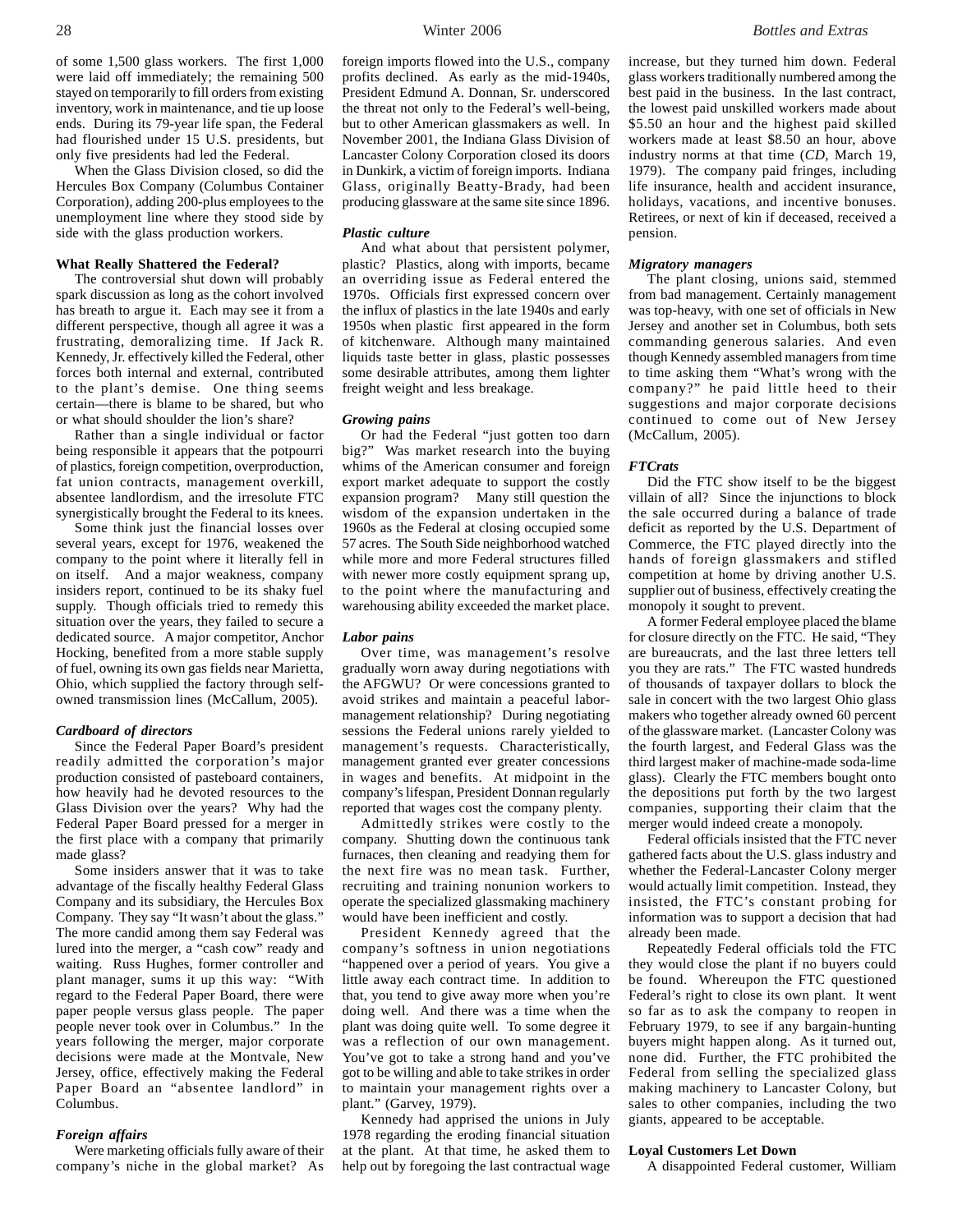O. Cutler, Cutler Brands, Ltd., Toronto, said regarding the FTC blockage, "I was shocked." His opinion of the FTC contention that the Federal-Lancaster Colony merger would create restraint of trade "Is absolutely incomprehensible" (*CD*, February 9, 1979).

In the past, Cutler's firm annually bought in excess of \$ 1 million dollars worth of tumblers and miscellaneous wares. Some were sold as blanks, but the firm decorated others before shipment. Cutler said he envisioned buying more from J. G. Durand of France, Ravenhead of England, and other glass makers in Czechoslovakia, Germany, and Poland.

Cutler and other long-time customers praised the Federal's products for quality, especially the clarity of the glass and the unique sheer rims (SHEER RIM ®) found on tumblers, rather than the thick bumper rims usually found on machine-made glass. "We had it all," said Robert B. McCallum, Sales Manager of Retail Promotion, who agreed that Federal made the best glassware. In his words, "Our tumblers were so uniformly made they would roll forever." Federal-made glass contained more soda than average for the industry, making it good for cutting.

Hersh Harvey, owner of Harvey Industries, Clarksburg, West Virginia, cited Federal's closing as "A terrible loss to us." He bought about \$500,000 worth of blown glass lighting fixtures from the Federal each year, one-third of his total volume. He anticipated having to lay off 40 of his 140 employees (*CD*, February 9, 1979).

Perhaps the best summary statement regarding the FTC's actions came from Senator John H. Glenn, Jr. (D-Ohio). He told the FTC Chairman Michael Pertschuk that "...when we carry our anti-trust laws to the extent that we are preventing mergers in a still competitive field and tossing people out on the street unemployed, that is a ridiculous use of antitrust powers (*CD*, February 1, 1979).

Another strong sentiment was voiced by U.S. Representative Chalmers Wylie (R-Columbus) who with Senator Howard Metzenbaum (D-Ohio) also tried to keep the Federal afloat. Wylie said "If I introduced a bill to abolish the Federal Trade Commission, I'd be a hero in Columbus." (Garvey, 1979).

#### **A Tragedy of Errors**

Although there had been plenty of signs and early warnings, no one really believed that the Federal, a Columbus institution solidly imbedded in the South Side, would actually close its doors. Russ Hughes, plant manger at that time, still shakes his head and says, "I was shocked. We all were." When a manufacturing plant employing more people than live in many U.S. cities and has an annual payroll of \$25 million shuts down, nobody wins.

Add to the lost payroll the \$1.2 million the Federal spent annually for goods and services in central Ohio. In 1978, the plant paid over \$500,000 in property tax; over \$375,000 went to support the Columbus school district. Another \$84,000 was paid in real estate tax as well as over \$424,000 for personal property tax (*CD*, January 31, 1979).

The aftermath of the closing cost the federal

government \$4.5 million in special benefits paid to workers who lost their jobs. The benefits became available beginning August 19, 1979, under the U.S. Department of Labor's Trade Adjustment Assistance Program, and reflected payouts made from the benefit start date through March 31, 1980. Benefits to eligible workers were extended up to 52 weeks past the August 19 start date. Employees 60 years or older at closing realized 78 weeks of benefits (*CD*, December 10, 1980).

### **Industrial Park Arises**

Unlike some companies that close a glass plant and either board it up or leave it as fodder for vandals, the Federal Paper Board transformed the old Federal Glass Company grounds into the Federal Industrial Park.

The specialized glassmaking machinery and molds were eventually auctioned off. Quite a number of molds went to Indiana Glass, notably those for the "Madrid" Depression-era tableware reissue the Federal named "Recollection" in 1976.

Russ Hughes became the manager of the newly-formed Federal Industrial Park. In this position he worked with real estate brokers on leases for a variety of tenants. He reported that some of the old glass company buildings had to be razed to make way for a new park thoroughfare as well as to meet the needs of the new enterprises.

According to Hughes, when the Industrial Park had operated successfully for about two years, the Federal Paper Board decided to sell the property. Two individuals, one from New Jersey and the other from Florida, bought the Industrial Park. They operate it as a limited partnership, FIP Realty Company, Ltd.

Russ Hughes retired in 2003. He turned the operation over to son David, the present facilities manager, who signs leases and tends to the overall operation of the Federal Industrial Park. Now enjoying his eighty-first year, Russ looks back with fondness at how it used to be at the old Federal Glass Company when over 1,000 workers sweated under the heat of the 2700 ° F furnaces. "There was a regular heartbeat to each machine. The overall plant had a rhythm to it. It's really depressing not to see anything like that going on here." In the next breath, and with a smile and a distant look in his eyes, he said, "But it's been a good life for me."

#### **Epilogue**

The Federal Paper Board Company, Inc. was integrated into the International Papers (IP) family in March 1996, in a \$3.4 billion transaction that also included mills in: Augusta, Georgia; Riegelwood, North Carolina; and Versailles, Connecticut, as well as other packaging and wood products operations. John R. Kennedy Jr., the former president, secured a seat on the IP board of directors. This huge corporation makes many products, including a multitude of different papers, pulp products, folding cartons, corrugated containers, and plywood.

#### **Acknowledgements**

Many individuals and organizations have

contributed to the Federal story, and I am grateful to all of them for sharing their special knowledge: Patricia Patterson Allen, great granddaughter of Alexander J. Beatty, Winter Park, Fla.; Gail Bardhan, Reference Librarian, the Rakow Library, Corning Museum of Glass, Corning, N.Y.: Barry Bernas, Gettysburg, Pa.; Roger Boeker, Wisconsin Department of Veterans Affairs, Madison; Max Brown, Publisher, *Columbus Monthly*, Columbus, Ohio; Tom Caniff, Steubenville, Ohio; Annie Childers, Bracken Library, Ball State University, Muncie, Ind.: Faith Corrigan, Willoughby, Ohio; Tim Deane, Dunkirk, Ind.; Louis E. Ebert, Marion, Ind.; David Hughes, Springfield, Ohio; Russell H. Hughes, Columbus, Ohio; Lauretta F. Huston, Milwaukee, Wis.; Interloan Staff, Madison (Wis.) Public Library; Diana L. Johnson, Madison, Wis.; Patricia Klar, Cross Plains, Wis.; Robert B. McCallum, Columbus, Ohio; Maureen McGavin, *Columbus Monthly*, Columbus, Ohio; Gini Peloquin, Information, Documents, Etc., Columbus, Ohio; Mark Plank, Syracuse, Ind.; Elizabeth L. Plummer, Assistant Head Research Services, Archives/Library Division, Ohio Historical Society, Columbus; Gail Gibson Ranallo, Wisconsin Historical Society, Madison; Phil Randall, Nortonville, Ky.: Garrett Rea, Mount Juliet, Tenn.; David Richardson, *The Glass Press*, Marietta, Ohio; John Schoessow, Madison, Wis.; Nancy Spitzer, Wendt Library, Madison, Wis.; and Jim Wildeman Photo Graphics, Madison, Wis.

#### **Notes**

l. Quoted material, unless otherwise referenced was drawn from MSS 665, the Federal Glass Company papers, and is used with permission from Elizabeth L. Plummer, Assistant Head, Library/Archives Division, Ohio Historical Society, Columbus.

2. Dates may vary slightly according to the source examined.

#### **References**

Atleson, James, 1998. *Labor and the Wartime State*. University of Illnois Press, Urbana, Ill.

Beatty, James Means. 1935. "The Federal Glass Company." Courtesy of Russell H. Hughes, Columbus, Ohio.

Beatty (Rhodes Patterson), Mary Gill. Circa 1915. Correspondence courtesy of Patricia Patterson Allen, Winter Park, Fla.

Bredehoft, Tom and Neila. 1997. *Fifty Years of Collectible Glass, 1920-1970*, Volume 1. Antique Trader Books, Dubuque, Iowa.

Collection of Federal Papers, MSS 665. 1900-1958. Ohio Historical Society, Columbus, Ohio.

*Columbus Dispatch*. Various issues 1978- 79. Columbus, Ohio.

Dohrman, Sinclair. 1884. *Pioneer Collection of Jefferson Co., Ohio*. Commercial Press, Stephens City, Va.

Doyle, Joseph B. 1910. *20th Century History of Steubenville and Jefferson County, Ohio*. Richmond-Arnold Publishing Co., Chicago, Ill.

Ehrbar, A. F. July 2, 1979. "The Needless Death of Federal Glass," *Fortune*. Time, Inc.,